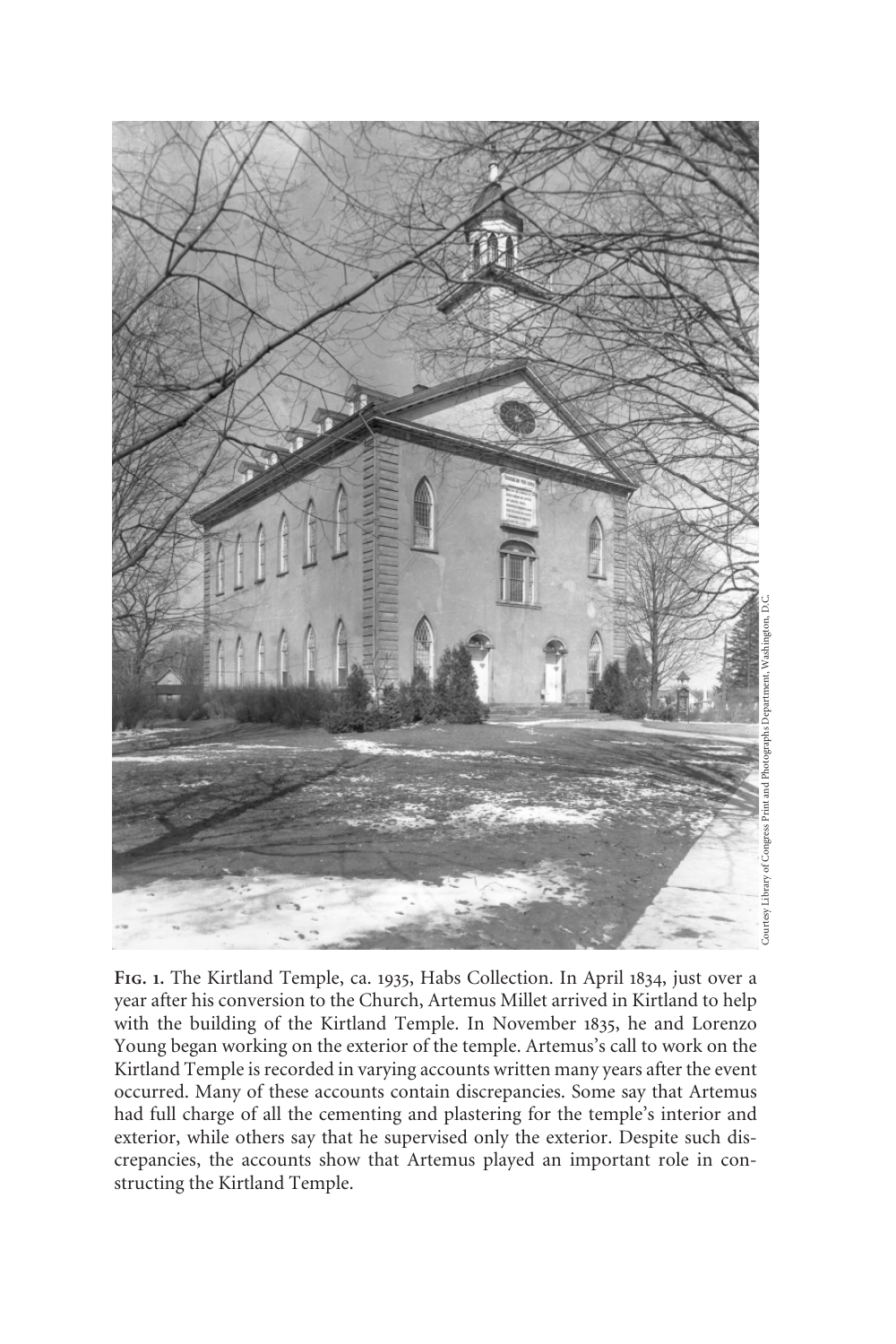# **The Conversion of Artemus Millet and His Call to Kirtland**

*Keith A. Erekson and Lloyd D. Newell*

Afrequently told story in Church history concerns the call of Artemus<br>Millet to work on the Kirtland Temple.<sup>1</sup> With variations here and there, historians have related the story as follows: Joseph Smith, in the company of other brethren, is walking where the Kirtland Temple will be built. He wonders aloud who could superintend its construction, and Joseph Young (or Brigham Young or Lorenzo Young) recommends an acquaintance named Artemus Millet, who lives in Canada. The Prophet then sends Brigham Young to Canada to baptize Millet and bring him to Kirtland with one thousand dollars. Historians then relate that Brigham Young fulfilled his mission with exactness, baptizing Millet in January  $1832$  (or  $1833$ ). Millet sells the family farm, takes his family to Kirtland, and labors on the temple from the laying of the cornerstone to the project's completion, having full charge of the work. The differing details within the story depend upon the source cited by the historian—Millet's diary, autobiography, biography, or family records and histories. ₂

Our purpose in this article is to examine the existing sources on Millet's conversion and his call to Kirtland in order to identify the elements of the story that can be historically corroborated and to demonstrate that Artemus Millet's greatest legacies of faith are his conversion and his lifelong commitment to establishing Zion. While it is well established that Millet, a skilled mason, contributed significantly to the building of the Kirtland Temple (fig. ), his life story has not been as thoroughly documented.<sup>3</sup> We focus our analysis on the period between the April 1832 baptisms of Brigham and Joseph Young through the conversion of Artemus Millet, his call to work on the temple, and his April 1834 arrival in Kirtland.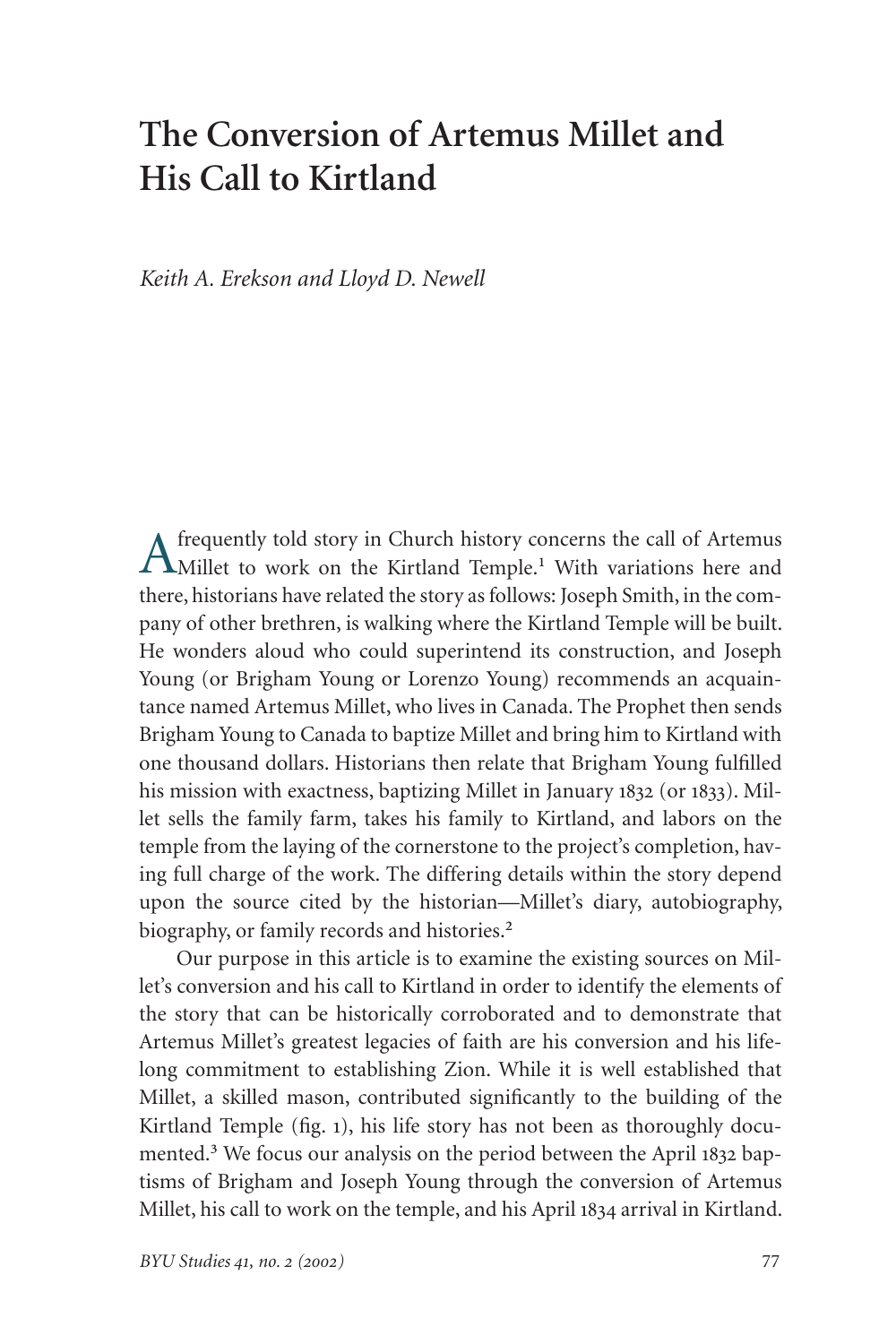We will first examine the accounts Millet made of his own life and then compare them with the contributions that Millet's son Joseph Millet Sr. made to the accounts. We next explore the complicated process of copying sources, noting the loss of original sources and the differences among surviving copies. Finally, we will juxtapose the accounts and the copies with known Church history events between April 1832 and April 1834. Following our analysis is an appendix with an annotated examination of the longneglected holograph of Artemus Millet's own reminiscence (pages 106-15). While there are discrepancies between surviving acocunts, Millet's firsthand account provides the clearest timeline of his conversion and call to Kirtland.

## **Artemus Millet's Own Words**

Any discussion of the life of Artemus Millet must begin with his own accounts. Millet apparently kept a diary or journal during his life, but, shortly after his death, his papers were accidentally burned by a woman who was attempting to help clean up the house.<sup>4</sup> Many of his personal genealogical records had already been lost during an earlier period of his life, between October 1841 and May 1843, when he was without a wife or a permanent place of residence.<sup>5</sup>

**Explanation of Artemus Millet's Accounts.** What has survived are two reminiscent accounts. The first account, which we will call the 1855 Reminiscence, is quite detailed  $(1,769 \text{ words})$  and was recorded sometime after 1855, when Artemus was approximately sixty-five years old.<sup>6</sup> The second account, dictated for a "High Priest's Record Book" in 1872, is relatively short (313 words) and focuses primarily on genealogical events—Artemus's birth, marriages, baptism, mission, and moves. Written when Artemus was eighty-two years old, this account is frequently called "Genealogy of Artemus Millet," but we will refer to it as the 1872 Genealogy.<sup>7</sup>

There are three discrepancies between the two accounts, two regarding the years in which his first two wives died and one regarding the month in which he married his second wife. But confusion arises because there are several copies of both accounts catalogued together under two different titles in the archives of The Church of Jesus Christ of Latter-day Saints in Salt Lake City and under a single title in the L. Tom Perry Special Collections at Brigham Young University in Provo, Utah. One Church Archives copy is catalogued as "Reminiscences," and the other as "Autobiographical Sketches," though both have the same content. Furthermore, some copies of the 1872 Genealogy also bear the title "Record and Journal of Artemus Millet, Sen." Despite such confusion, it is upon the basis of these sources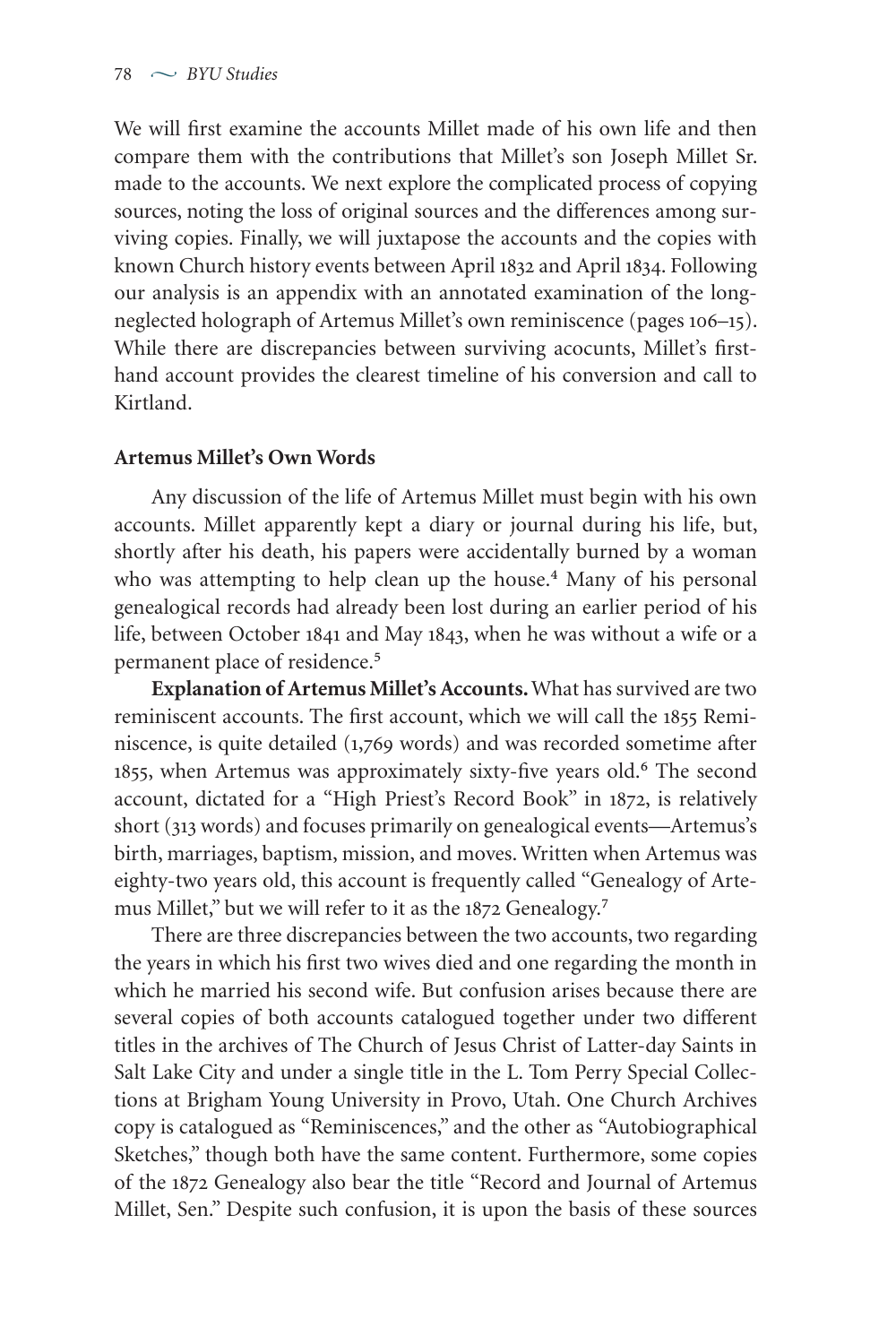that the life of Artemus Millet, as he recalled it, can be examined.

Artemus Millet's Life. Artemus Millet was born on September 11, 1790, in Westmoreland, Cheshire County, New Hampshire, to Ebenezer and Catherine Dryden Millet. He lived in several towns in Vermont and New York state. In 1824 he settled in Earnestown,<sup>8</sup> Upper Canada (located twelve miles west of Kingston on the St. Lawrence River) with his wife, Ruth Grannis, and their family. Artemus worked for the Canadian government as a mason, a trade he had learned at age nineteen. A few years later, Ruth became ill with consumption, and she died in 1831. In January or February 1832, Millet married Susanna Peters.<sup>9</sup>

Millet's early life was characterized by masonry and mishap. While very young, he cut his foot with an ax.At age twelve he fell from a horse and broke his arm. He contracted a fever the next year and later fell from a barn and broke his side, both times fearing he would die. In 1822, a stone fell on Millet's head, fracturing his skull and laying him up for two months. Sometime between 1822 and 1829, Millet was "sick the most [part] of two years."<sup>10</sup> In 1829, a large stone fell on his leg, and he again feared for his life.

Millet linked his continual masonry mishaps with his first evidence of the truthfulness of the latter-day work. He recalled that in 1831, he "took cold which settled in my breast, and I did not get over it until the next August, when I received a witness of the latter day work in a manifestation of the healing power."<sup>11</sup> In January 1833, Millet was baptized by Brigham Young. Millet recalled that "in the Summer [of 1833,] Br[other] Hyrum Smith wrote to me that it was the will of the Lord that I should go and work on the Temple in Kirtland."<sup>12</sup> Millet went to Kirtland as soon as he was able, but when he arrived in October, the work had been suspended. Returning to Canada, Artemus collected his debts, sold his property on credit, and brought his family to Kirtland, arriving in April 1834.

In Kirtland, Millet once again suffered masonry-related mishaps, but now as a member of the Church he relied on divine protection. In 1835, he appeared before a council meeting because he desired to return to Canada and hoped to do so in safety. When the council assured him that he would travel safely, Artemus set out by wagon for Canada. He crossed Lake Ontario by ship, and arrived in Kingston "at 12 oclock at night, rainy, dark and cloudy weather." The inclement weather conditions made the disembarking difficult; Artemus lost his footing and fell into the twenty-foot deep icy cold water. Artemus later related that "numbers had fallen in," but the shoreline personnel "had never known of any one being taken out alive." Artemus recognized the hand of the Lord in this experience, for he recorded that "in falling I claimed the promise of the Saints."<sup>13</sup>

After completing his business in Canada, Millet returned to Kirtland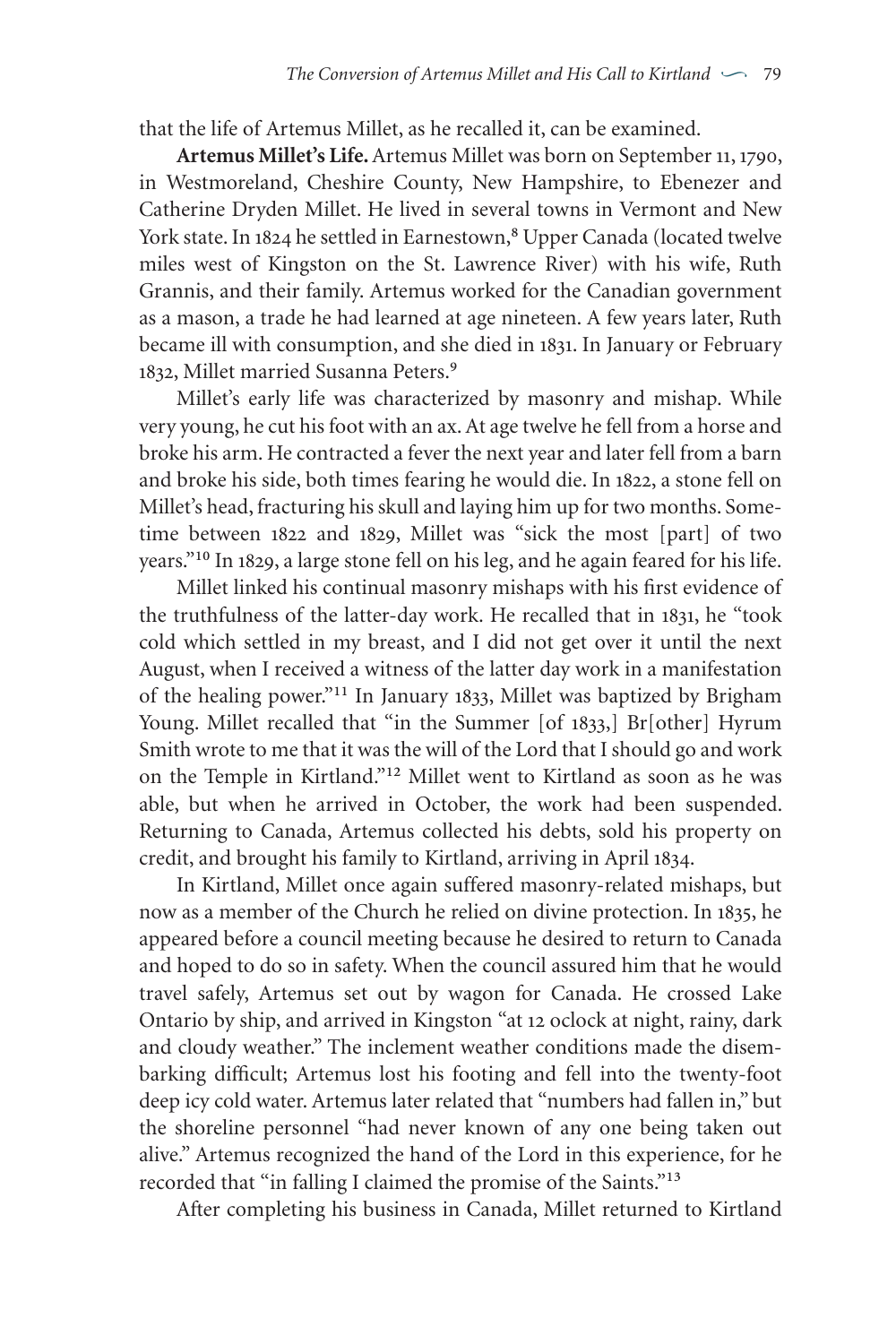where he and Lorenzo D. Young contracted to do the exterior work on the temple for one thousand dollars. The pair began work on November 2, 1835, though Millet's injured leg continued to bother him.<sup>14</sup> While working Millet came down with cholera; the administration of Joseph Smith Sr. and his brother John did not have "the desired effect." Millet recalled:

I suffered such excruciating pain that my groaning was heard at Joseph Smith, Junr's, a distance of 250 yards. I was afterwards told that when in agony I called out let Joseph Smith, Jun., come and lay hands on me and I shall be healed and I know it not knowing what I said. He pressed his way through the crowd (for the house was filled with people) and came forward and laying his hands on my head asked God the Father in the name of Jesus Christ to heal me; the vomiting and purging ceased and I hegan to mend from that very moment.<sup>15</sup>

After the temple was completed, Millet went on a mission with Oliver Granger.<sup>16</sup> Financial difficulties in 1837 forced Millet back to Canada, but he failed to collect the debts owed him there. For the next few years, he worked on various masonry projects in Canada and Ohio before rejoining the Saints in Nauvoo in 1843. Millet worked on the Nauvoo Temple, but was "sick a considerable part of the time."<sup>17</sup> He was again sick during summer 1846, and he eventually arrived in Salt Lake City in 1850. Brigham Young sent Millet to Manti. Millet continued to apply his masonry skills toward the establishment of various settlements throughout the southern part of the territory.

As Artemus Millet recalled the events, the process of his conversion and his call to Kirtland spanned nearly twenty months, beginning with a priesthood healing in August 1832 and continuing through his January 1833 baptism, a call to labor on the temple the following summer, and his eventual establishment in Kirtland in April 1834. Along the way, Millet experienced a barrage of physical difficulties, in spite of which he accepted the gospel and fulfilled his Church assignments. Looking back on his life, Millet saw an overarching theme of continual preservation. Millet's humility is evident. He never mentions any extraordinary efforts on the part of Church leaders to extend him special assignments, only that he did his best to fulfill them.

### **Joseph Millet's Version of Artemus's Conversion and Call**

In addition to Artemus Millet's firsthand accounts of his conversion and his call to work on the Kirtland Temple, several others exist among the writings of his posterity. The earliest account comes from the papers of Artemus's son Joseph, who wrote after 1860: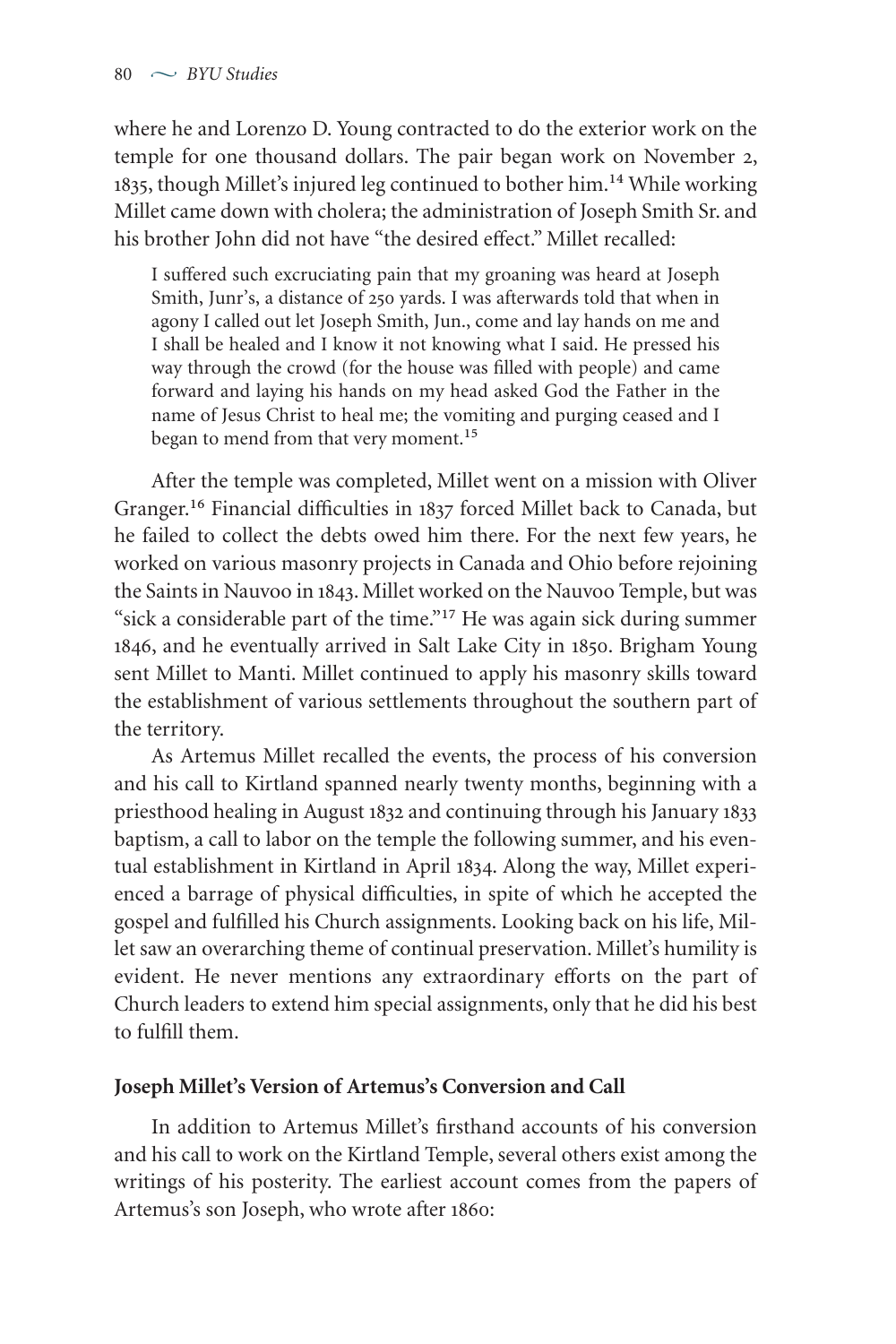The Prophet Joseph Smith[,] Joseph Young[,] and Brigham Young, were Standing upon the ground Where The Kirtland Temple was to be built. The Prophet said, who can we get to Superintend this work[?]

Joseph Young said I know a man that would be just the one and he is rich too. Who is he? [Asked the Prophet.] That is Brother Artemus Millet but he does not belong to the Church. The Prophet turned to Brother Brigham and said do you know this brother Artemus Millet? he said yes Sir. The Prophet said I give you a mission to go and baptise him and bring him here and tell him to bring a Thousand dollars with him.

They all 3 belonged to the Methodist Church before the Youngs joined the Church. That was why he called him brother[.] My Father was working on [a] big contract at the time in Canada.

The foregoing is true. I got it from brother President Brigham Young While I lived with him. I also got it from President Joseph Young, you know the part my Father took on the Kirtland Temple. I think if President Brigham Young had dictated his history it would have been mentioned. Artemus gave more than a thousand <dollars>.<sup>18</sup>

Unfortunately, this statement is undated, and there is no surviving copy in Joseph's hand.<sup>19</sup> It contains details not found in extant accounts by Artemus Millet, such as a consultation on temple grounds, a charge to baptize Millet, and a request for financial assistance. In order to understand why Joseph Millet would relate this information, it is necessary to examine his life and his interest in verifying his father's role in building the Kirtland Temple.

**Joseph Millet's Life.** Joseph Millet was born to Artemus and Susanna Millet late in December 1832 in Earnestown, Upper Canada, one month before Artemus was baptized.<sup>20</sup> When Joseph was only fourteen, his life was threatened because he was a Mormon, and later his half brother Nelson who was not a member of the Church, offered him a wife and 140 acres if he would give up his missionary labors. On both occasions, Joseph remained devoted to his faith.

Joseph served a mission to Nova Scotia from 1852 to 1856, where he married Sarah Elizabeth Glines.<sup>21</sup> After his mission, Joseph and his wife settled in Manti, near Artemus. Joseph accepted a call from Brigham Young to settle in Dixie, and father and son moved their families there in 1866. He lived his life committed to the gospel. Always seeking to serve others, Joseph was often an answer to the prayers of those he assisted.<sup>22</sup> When Joseph's wife died in 1889, he moved in with his daughter Mary J. Millet Cox and her family. Joseph died on October 31, 1911. After his death, his son, Joseph Jr., paid this tribute to his father: "He lived a faithful life, was kind and benevolent to all, full of charity and sympathy, ever seeking who he might do good to the Poor & Fatherless, and to those in need."23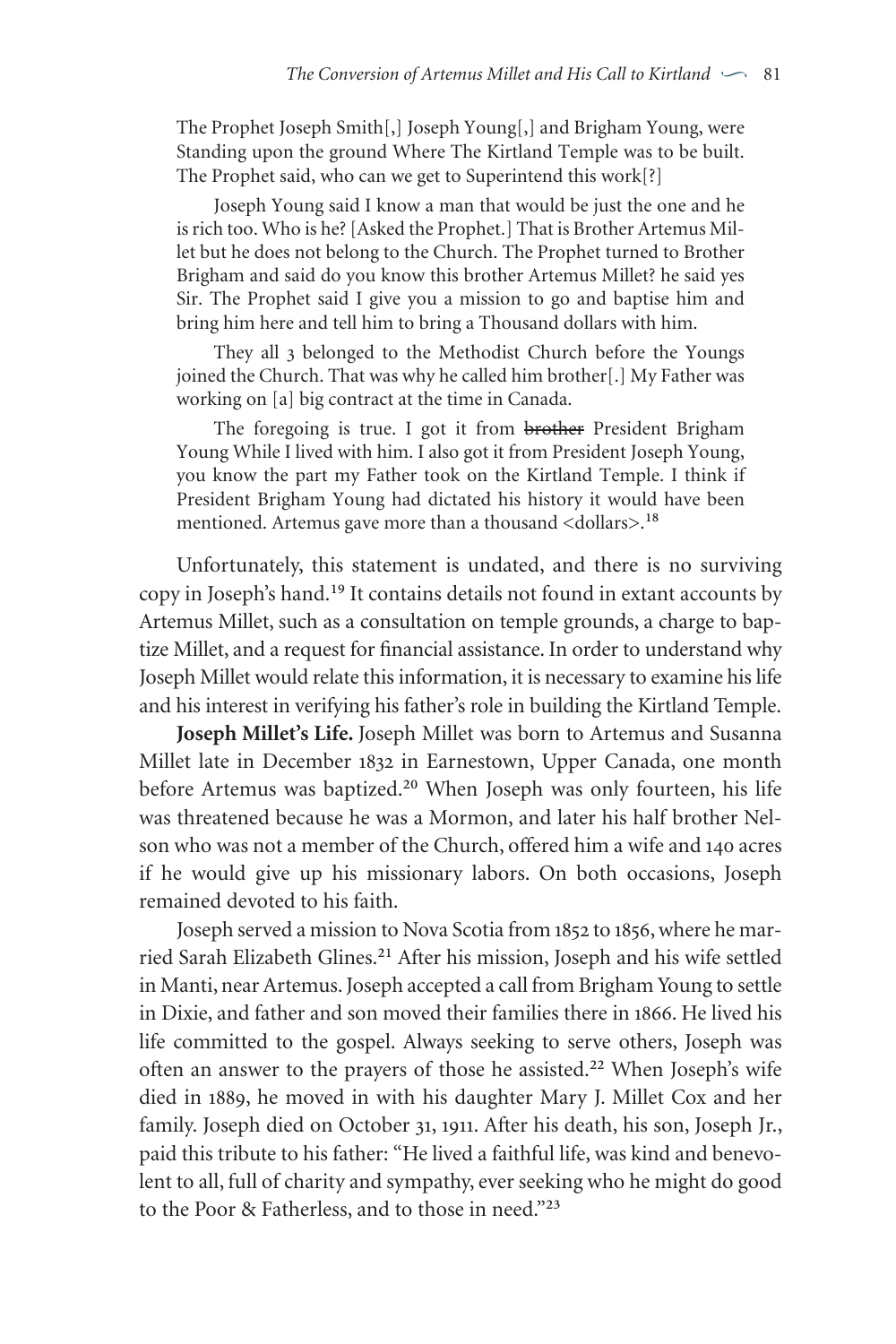Throughout his life, Joseph Millet was deeply interested in maintaining family ties and preserving his family history.<sup>24</sup> He lived either with or near his father for all but fourteen years of his life, being separated from him only from 1852 to 1866.<sup>25</sup> Joseph recalled that before he departed on his mission, "My Father [Artemus Millet] Blessed me and said that I would live to do his work for the dead in the Temple."<sup>26</sup> On April 20, 1877, three of Artemus's sons, including Joseph, went to the temple and were sealed to Artemus by Wilford Woodruff.<sup>27</sup>

Besides performing temple work for his father, Joseph devoted significant time and effort verifying the events of his father's conversion and his work on the Kirtland Temple. In the undated statement copied from Joseph's papers, he indicated that he got his version of Artemus's conversion and call "from brother President Brigham Young While I lived with him" in Salt Lake City.<sup>28</sup> According to Joseph's diary, he "lived in President Youngs house near where the Temple is now" from 1859 to 1860.<sup>29</sup> Joseph had close contact with President Young on other occasions as well. He traveled with him in May 1851, stopped in for a visit during summer 1851, and traded with him in July 1863.<sup>30</sup> Joseph's call to settle in Dixie came from President Young in January 1866, at Artemus's request.<sup>31</sup> Thus, Joseph Millet had several opportunities to hear Brigham Young's version of Artemus's conversion to the Church and call to Kirtland.

In 1882, the Sunday School, under the direction of George Q. Cannon of the First Presidency, published Lorenzo Young's account of Artemus Millet's call to Kirtland. Nearly fifty years had elapsed since the events at Kirtland, and Lorenzo recalled that after the temple had been enclosed in summer 1835, a meeting was held "to consult about its completion." At this meeting

the Prophet desired that a hard finish be put on its outside walls. None of the masons who had worked on the building knew how to do it. Looking around on those present his eyes rested on Lorenzo and he said, "Brother Lorenzo, I want you to take hold and put this hard finish on the walls. Will you do it?" "Yes," [Lorenzo] replied, "I will try."32

Lorenzo relates that the following day he went to Cleveland, where he met a "young man" who was looking for work. He hired him on the spot and took him to Kirtland, and they worked together on the temple.<sup>33</sup> While the 1882 published account does not mention this "young man" by name, Lorenzo later identified him as Artemus Millet.<sup>34</sup>

Unfortunately, Lorenzo Young's account of Artemus's call to work on the Kirtland Temple includes several discrepancies to known facts. Lorenzo recalled that he hired a "young man" to help him carry out the Prophet's charge, but in 1835 forty-five-year-old Artemus was seventeen years older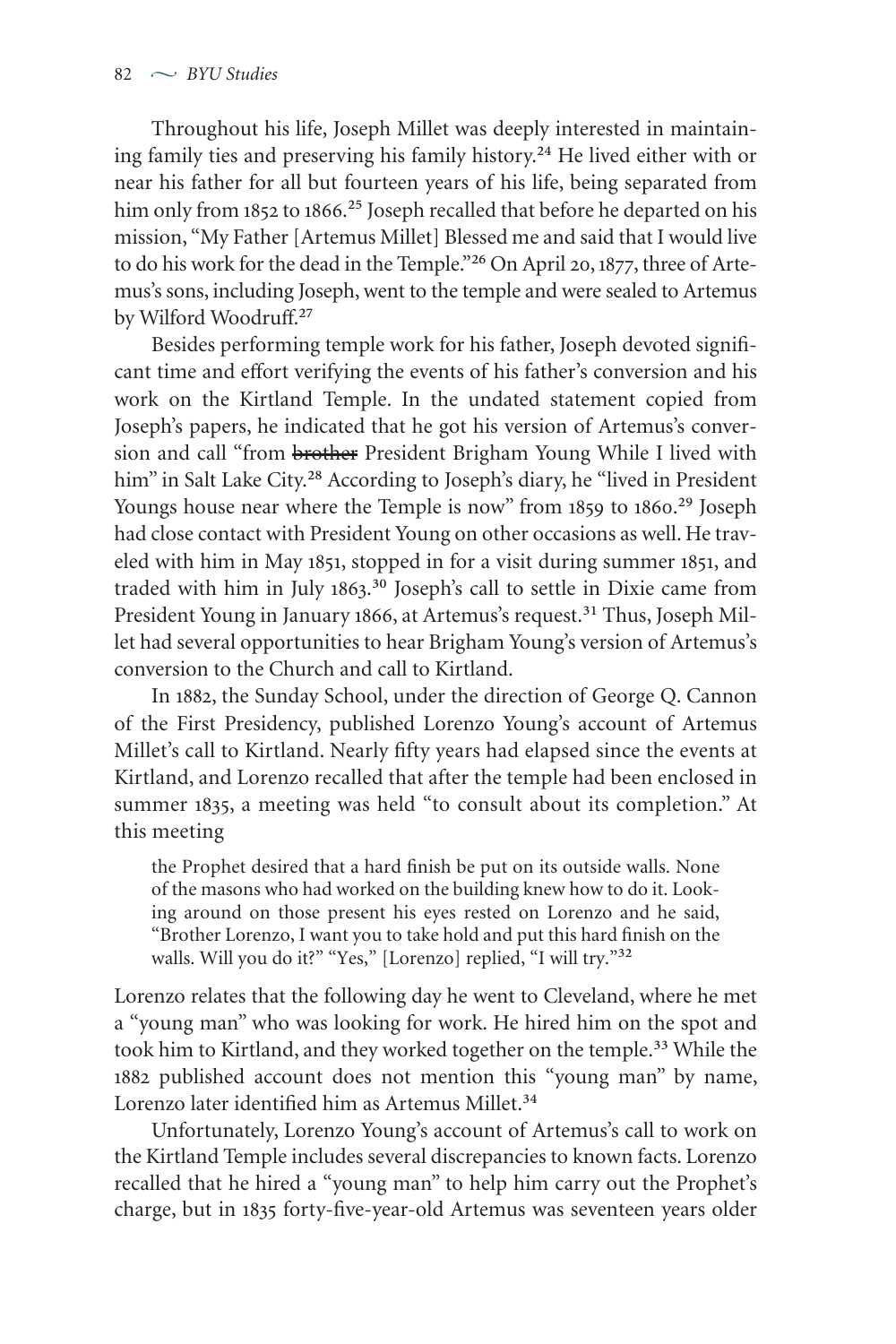than twenty-eight-year-old Lorenzo. And while Lorenzo correctly remembered taking the contract in November 1835 with Artemus to finish the exterior of the building, he apparently forgot that *both* he and Artemus had been praised and blessed for their work on the temple the previous March.<sup>35</sup> Lorenzo's account was taken down nearly fifty years after the events in question, and this distance appears to have conflated the timing of events in his mind.

**Correcting the Lorenzo Young Account.** Lorenzo Young's account of Artemus Millet's call to Kirtland likely caught the attention of Joseph Millet. If so, like any faithful descendant, Joseph would have wanted to correct this account. Because the principal characters in the story—Artemus Millet, Brigham Young, and Joseph Young—had all passed away and because published histories of the Church were not easily accessible, Joseph sought out secondary substantiation.<sup>36</sup> In possible response to Lorenzo's story, he sought for affidavits that would show that his father had been in Kirtland before November 1835.

Benjamin F. Johnson and Edson Barney certified to Joseph in June 1885 that they "were personally acquainted with the construction of the Kirtland Temple from the laying of the corner stones to its completion." According to them, "Artimus Millet did have the full superintendency and charge of all of the plastering and sementing [*sic*] of the Building both outside and inside." Their statement was endorsed by John H. Ballard.<sup>37</sup> The next month, Lisander Gee affirmed that Artemus "had the entire Charge of the Plastering of the outside of the Building making marter [*sic*] and all. While Jacob Bump had charge of inside. They were two distinct and seperate Jobs."<sup>38</sup>

These four recollections, like that of Lorenzo Young, were made nearly fifty years after the events occurred, but they were most likely significant to Joseph Millet for reasons other than timing.<sup>39</sup> At first glance, they do not seem to verify the details of Artemus's conversion and call, but they affirm that Artemus played an important role in the construction of the Kirtland Temple. If, as the affidavits state, Artemus had "full superintendency"<sup>40</sup> of the building project, Joseph Smith must have had a great deal of faith in his skill as a mason, and it makes sense that the Prophet would take great pains to call him to the work. After all, the Prophet would not send Brigham Young to baptize a day laborer.

In any case, the central theme of Lorenzo Young's story—the Prophet seeking for a mason while on the temple grounds and asking who could do the job—is similar to the account eventually attributed to Joseph Millet by his children. With every good intention, perhaps Joseph Millet modified Lorenzo Young's story to conform to what he knew of his father's account, taking the best from both.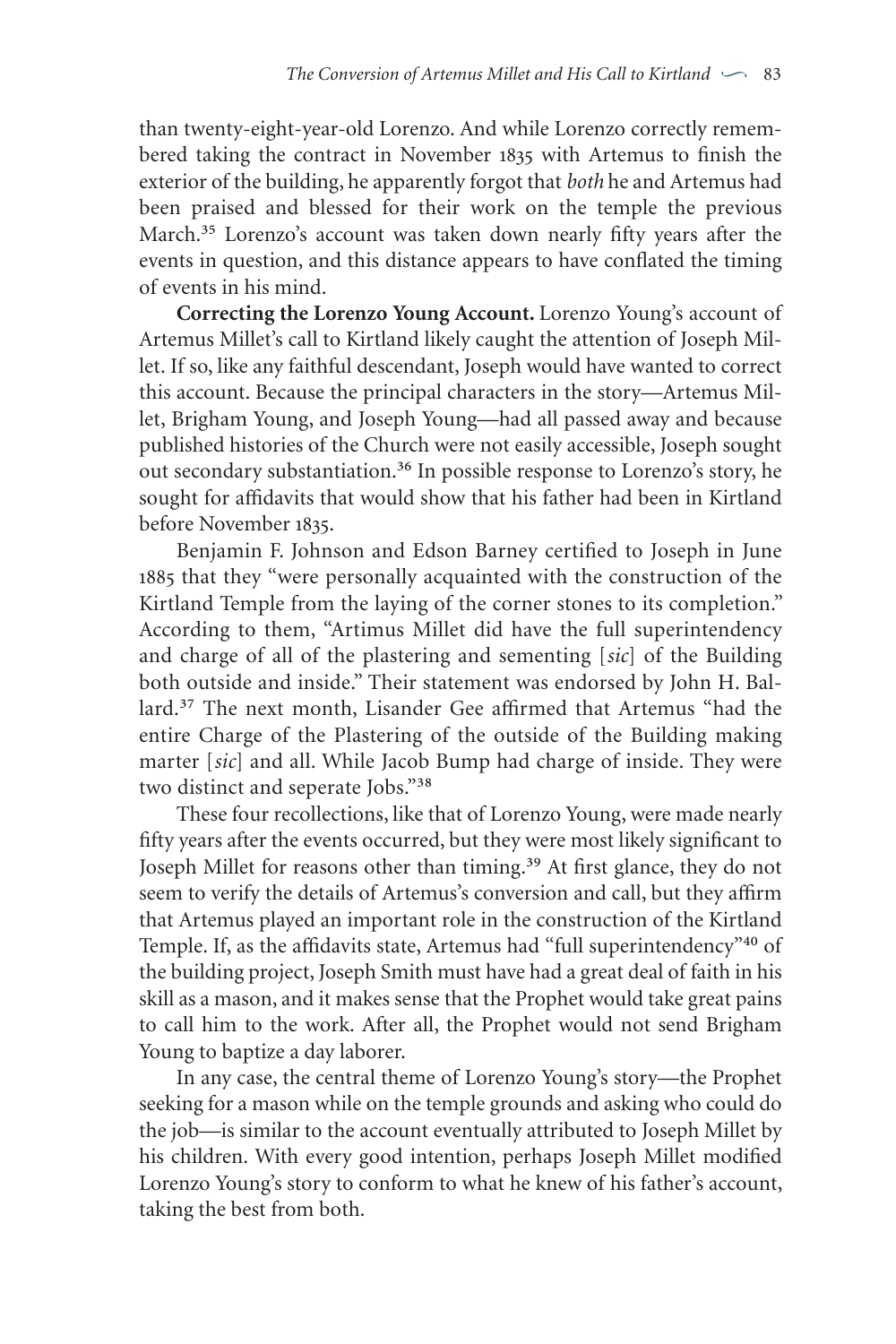Having lived close to his father for most of his life, Joseph was particularly qualified to provide additional insight into events of his father's life and character. Clearly, he added details not found in the firsthand accounts of Artemus's experiences. Although not an eyewitness to the events in question (he was less than a month old when Artemus was baptized, and the temple was dedicated shortly after Joseph's third birthday), it is likely Artemus and Joseph, father and son, spent considerable time conversing about family events, and perhaps Artemus's conversion and call to Kirtland. For these reasons, Joseph's account may well be accurate. First generation relatives, like Joseph Millet, had the advantage of personal interactions, whereas historians are at the mercy of documents.

Interestingly, in the extant historical accounts, Joseph never says that he got his information from his father, though it is likely that Artemus shared his experience with his children many times. Why did Joseph not cite his father instead of citing Brigham and Joseph Young? Did Joseph's interest in the story arise only after Lorenzo Young published his account or was the story so well known that Joseph felt no need to document it until after his father was gone? These unanswered questions make it difficult to reconcile the statement copied from Joseph's papers with Artemus's 1855 reminiscence. What is certain, however, is that, a half century after Artemus's conversion and his call to Kirtland, his son supplied additional information to the story—information that is not found in existing accounts made by Artemus himself.

### **Copies and Condensed Versions of Artemus Millet's Story**

After Joseph Millet's death, the stories of Artemus's conversion and his call to Kirtland continued to be told. Over the next fifty years, however, the primary sources by Artemus, Joseph Millet, and Lorenzo Young were condensed and combined into copies that included more information but compressed the timeline of events into an increasingly shorter period of time. And, while the copies were maintained, the originals were lost in almost every case.

**Mary Millet Cox's Copies and Transcriptions.** Nearly twenty-five years after Joseph Millet's death, his daughter Mary J. Millet Cox made at least five copies of Artemus's 1855 Reminiscence.<sup>41</sup> As is common in family history records, Mary corrected punctuation, omitted sentences, miswrote dates, and added information that she thought could clarify Artemus's words.<sup>42</sup> But by July 11, 1936, she no longer knew where the original 1855 Reminiscence was.<sup>43</sup> The original 1855 Reminiscence ended up in the Church Archives, but, of all the possible sources for this story, it is the only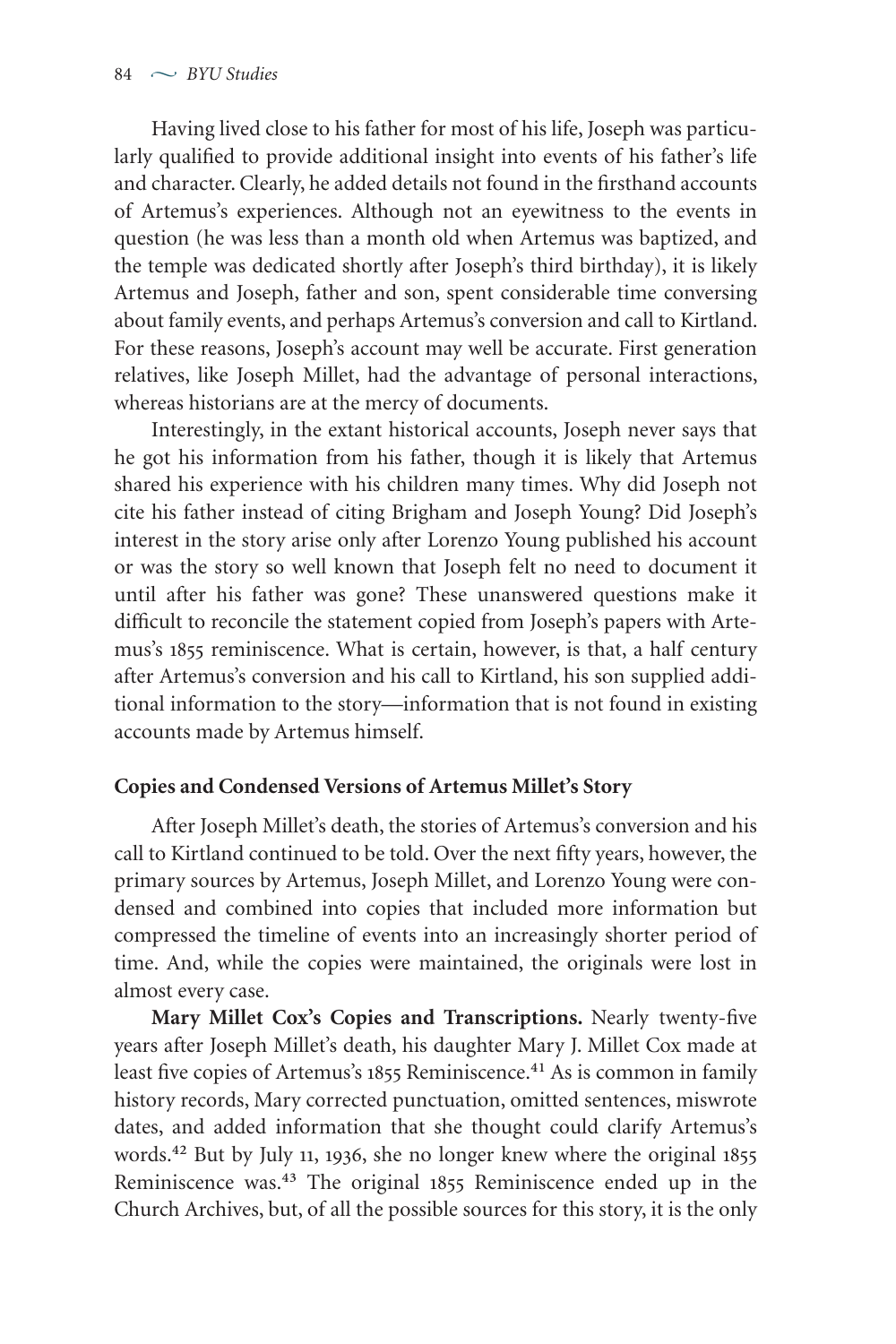original holograph to survive.<sup>44</sup> In addition, Mary made at least four copies of Artemus's 1872 Genealogy and three copies of Joseph Millet Sr.'s statement about Aretmus's conversion and call.

**Joseph Millet Jr. and the Geneology.** Mary was not the only one of Joseph's children who preserved the family history. Beginning in 1927, her brother, Joseph Millet Jr., began to copy Artemus's 1872 Genealogy.<sup>45</sup> Yet, in so doing, he loosely united statements from Artemus's 1872 Genealogy, the affidavits collected by his father, and other unidentified sources. Joseph Jr.'s earliest copy of Artemus's 1872 Genealogy is marked by various corrections as well as a tendency to switch between first and third person references to Artemus. In this copy, Joseph Jr. reports that Artemus was baptized in 1833 and that Brigham Young announced a mission for him on that occasion.<sup>46</sup> On a later, more polished copy, Joseph Jr. states that Artemus's baptism occurred in 1834, and this time he added details about a consultation in Kirtland and a charge for Brigham Young to baptize Artemus. Joseph Jr. wrote that Artemus went directly to Kirtland, where he met the Prophet and immediately began work on the temple, supervising the work from the laying of the cornerstones to the completion of the project.<sup>47</sup>

In addition to the apparent blending of sources and the errors of transcription, Joseph Jr.'s "copy" of Artemus's own words displays various internal inconsistencies as well as several contradictions between his version and Artemus's own account. The voice still switches from first to third person. At one point, Brigham Young announces the "mission" for Artemus before Artemus is baptized, while in the next paragraph Brigham waits until after Millet's baptism to extend the call. Joseph Jr. also expands the narrative of Artemus's conversion, adding that "Previous to this, Artemus new nothing of this Church." Unfortunately, this idea directly contradicts Artemus's testimony that he received a witness of the truthfulness of the gospel by way of a healing at least four months before his baptism.<sup>48</sup>

But perhaps the most interesting error lies in the fact that somewhere along the line Lorenzo Young got into Joseph Millet Jr.'s copy as the person on the temple grounds who recommended Artemus Millet to the Prophet.<sup>49</sup> As mentioned earlier, Lorenzo Young had remembered Artemus as an unemployed youth anxious for work, yet in Joseph Millet Jr.'s second copy Lorenzo had become the initiator of the Prophet's charge to Brigham Young to seek Millet out. Although Lorenzo had been baptized in 1832, he did not arrive in Kirtland until April 1834, the same time that Artemus arrived with his family.<sup>50</sup>

The errors that arose in Joseph Millet Jr.'s copies of Artemus's 1872 Genealogy are highlighted by their discrepancy with his sister's work.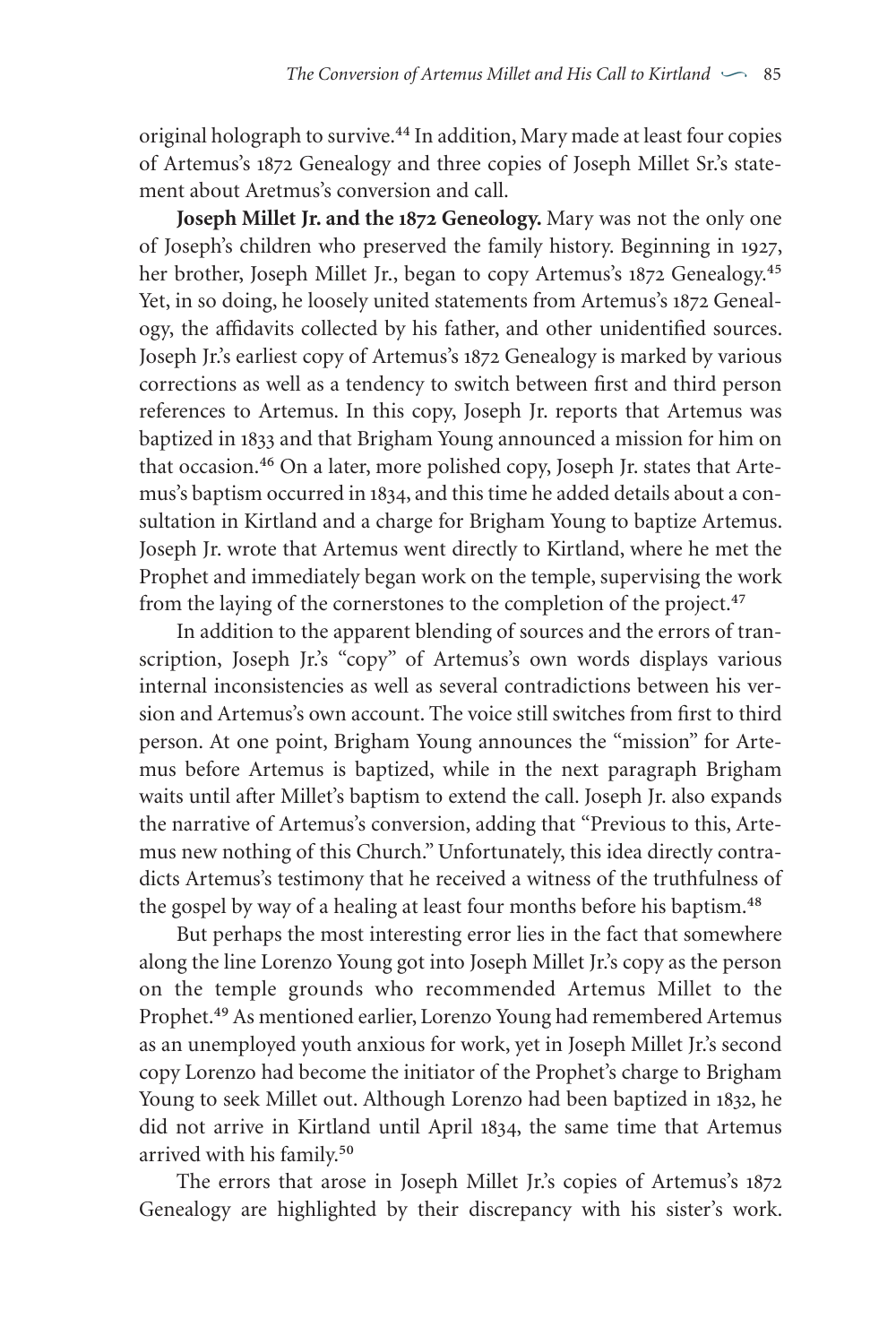Mary's transcriptions of Artemus's writings make no mention of a "mission," Lorenzo Young, or a consultation on temple grounds.<sup>51</sup> It seems improbable that Mary, who was so alert for information about Artemus's role in building the temple, would have left out such vital information.

A more plausible explanation is that Joseph Jr. added the information to his copy. Over time, Joseph Jr.'s copies of the 1872 Genealogy have been widely accepted as Artemus's own account, while Mary's more accurate transcriptions have been neglected. Thus, during the first decades of the twentieth century, the primary sources for Millet's conversion and his call to Kirtland were expanded and blended through a gradual process of transmission and transcription. The addition of detail often contradicts what Artemus himself wrote, and the twenty-month conversion process he describes has been compressed into a single occasion in which he learned of the Church,was baptized,was called to Kirtland, and left immediately to fulfill his calling. The gradual distillation of detail that eventually occupied a century was by no means nefarious. Over time, the well-intended acts of retelling and recopying the story resulted in a compressed story that has been widely circulated in histories of the Church in Kirtland.

### **The Youngs: Missions, Mormonism, and the Kirtland Temple**

The history of Artemus Millet's conversion is intertwined with the conversion and missionary activities of the Young brothers. Revolutionary War veteran John Young and Abigail (Nabby) Howe raised eleven children, four of whom—Joseph, Phineas, Brigham, and Lorenzo (fig. 2)—would be directly involved in Millet's conversion and his work in Kirtland.<sup>52</sup> Before joining the Church, the Young brothers had each accepted Reformed Methodism. Brigham noted that by 1823 he had become "serious and religiously inclined."<sup>53</sup> In 1824, Phineas received his license to preach Methodism publicly.<sup>54</sup> In 1828, the Young family (which had been separated by children marrying and moving away) began to settle in Mendon County, New York. They worked together, "opened a house for preaching," and fanned each other's faith.<sup>55</sup> But they yearned to know more. Joseph wrote, "I was anxious about this period, to know something of the future existence, beyond this mortal life and labored for the knowledge of it incessantly."<sup>56</sup> In 1830, Brigham, Joseph, and Phineas Young each encountered the Book of Mormon in his own way.<sup>57</sup>

In August 1830, Joseph and Phineas traveled to Canada to preach Reformed Methodism in Earnestown, Loborough, and Kingston, although Phineas "could think of but little except the Book of Mormon."<sup>58</sup> It is possible that Artemus heard the two preach at this time. After returning from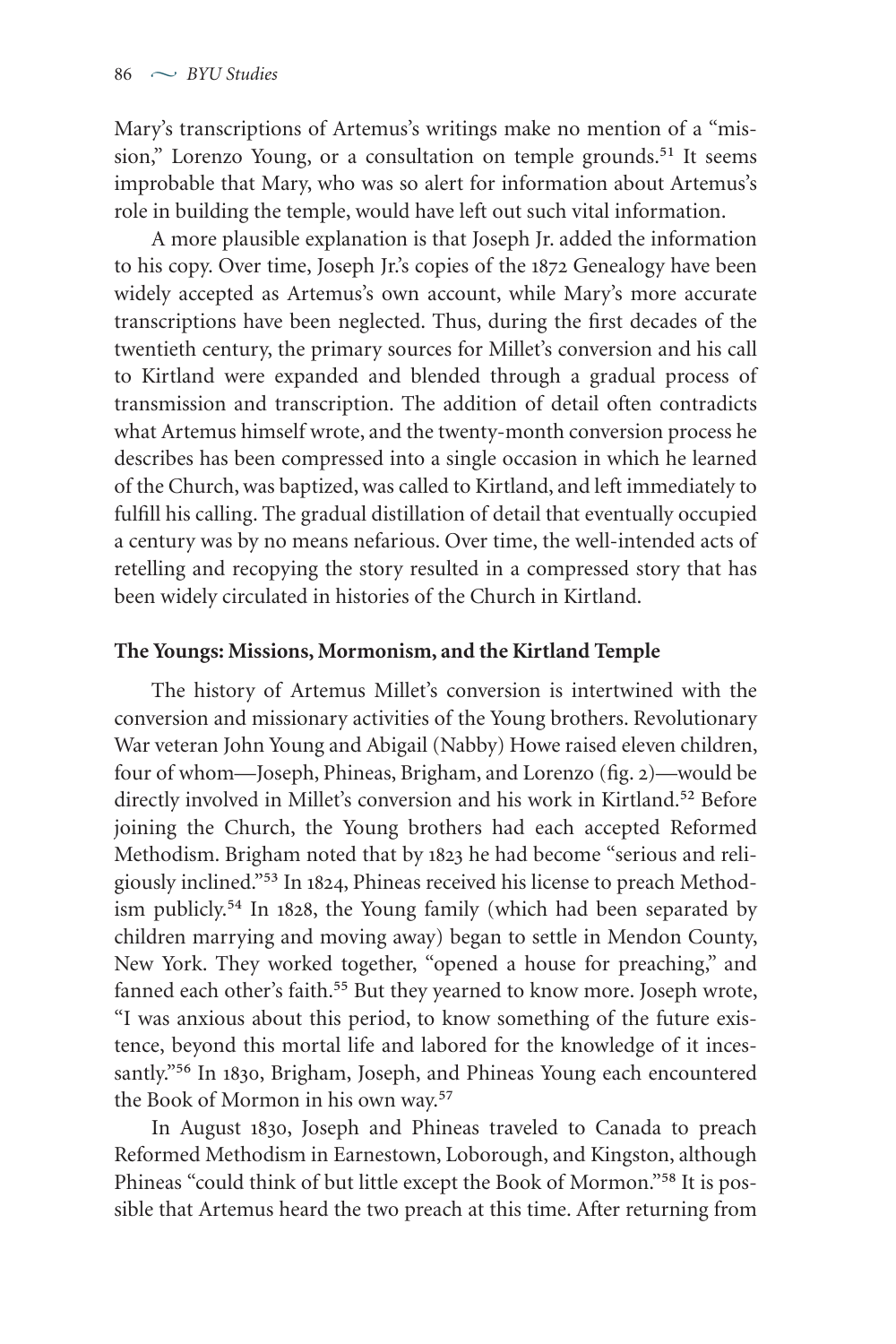

FIG. 2. Lorenzo Dow, Brigham, Phineas, Joseph, and John Young, September 13, . Before converting to the Church, the Youngs belonged to the Reformed Methodist Church. With the exception of John, all of the Young brothers figure prominently in the stories and accounts of Artemus Millet's conversion to the Church and call to Kirtland. Photograph by Charles R. Savage.

Canada, the Young brothers visited an organized branch of the Church in Columbia, Pennsylvania, where Phineas was baptized on April 5, 1832, and Joseph, the next day.<sup>59</sup> A little over a week later, in Mendon, Brigham was also baptized.<sup>60</sup>

During summer 1832, the Young brothers set out to preach their newfound faith. Brigham and Joseph went first to surrounding areas, preaching the gospel in Genesee, Avon, and Lyonstown, New York.<sup>61</sup> Later that summer, while Brigham remained in New York, Joseph and Phineas set out on their familiar preaching circuits in New York and Canada.<sup>62</sup> They arrived in Earnestown just as the annual Methodist Reformed Church conference was coming to a close. Phineas had preached at the conference the previous year as a Methodist circuit preacher and was acquainted with most of the participants. Joseph and Phineas attended the Methodist meeting on the Sabbath, at the close of which Phineas "begged the privilege of preaching in their meeting-house at five the same evening, which they very reluctantly granted."<sup>63</sup> That first meeting was the start of a successful six-week stay:

Here thousands flocked to hear the strange news; even so that the houses could not contain the multitude, and we had to repair to the groves.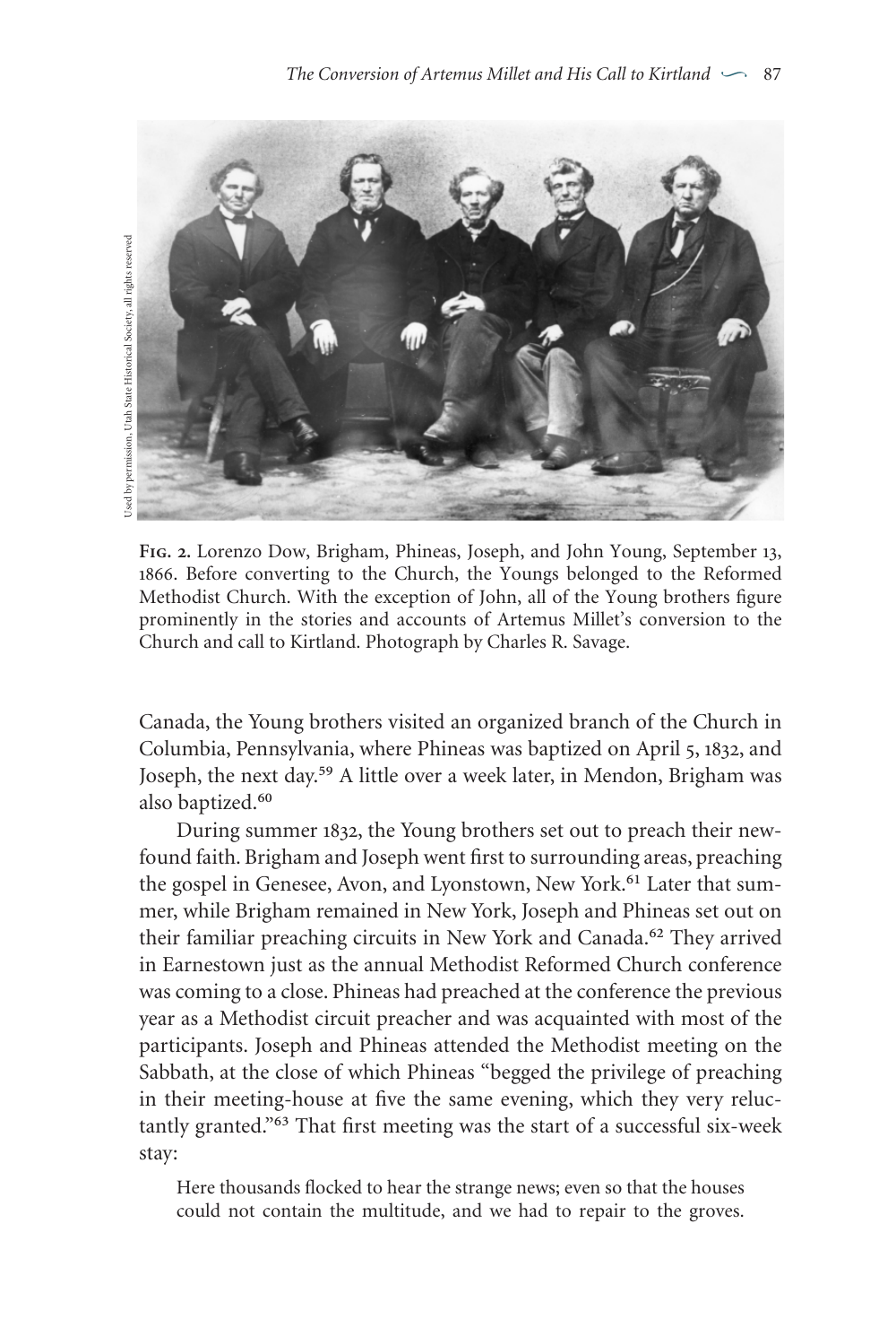Hundreds were searching the scriptures to see if these things were so. Many were partly convinced, and some were wholly, so, when we left.<sup>64</sup>

During this visit, the first branch in Canada was established at Earnestown.<sup>65</sup> Although the missionaries do not specifically mention administrations to the sick, it was possible during their visit that Artemus was healed and received a testimony of the gospel.<sup>66</sup>

**The Youngs in Kirtland.** After a successful summer of preaching, Joseph Young joined Brigham and their friend Heber C. Kimball and set out for Kirtland, where they visited with the Prophet. According to Brigham, the trio left for Kirtland in September 1832 and returned home in October.<sup>67</sup> However, Joseph Smith remembered the visit as being "about the 8<sup>th</sup> of November."<sup>68</sup> In either case, the visit has been much heralded, as it was the first meeting of Joseph Smith and Brigham Young, the first time the Prophet heard the gift of tongues, and the occasion for a prophecy that Brigham would one day preside over the Church.<sup>69</sup> This visit is also significant to the Artemus Millet story because it was the only time that the Youngs and Joseph Smith were in Kirtland together before Millet's baptism. Thus, it is the only time when a consultation between the Prophet and any of the Young brothers about temple construction could have occurred.

The Youngs stayed in Kirtland for "about one week," but surviving accounts of their visit mention little about discussions they had with the Prophet. Brigham noted that they "held meetings nearly every night" and "conversed together upon the things of the kingdom" and that "the blessings of the Lord were extensively upon us."<sup>70</sup> Heber C. Kimball called the visit "a precious season."<sup>71</sup> Joseph Smith mentioned only Brigham's manifestation of the gift of tongues,<sup>72</sup> and Joseph Young's account does not mention the visit at all.<sup>73</sup>

The existing sources are vague in their descriptions of discussion content during the Youngs' visit. None of them mention a charge to baptize the prospective supervisor of a temple construction project. There are additional circumstances, however, that can help establish the probability or improbability of such a discussion.

**The Lack of Temple-Building Plans in Fall .** The first question is whether the Prophet was thinking about building a temple in Kirtland in fall 1832. Temples are mentioned in the Book of Mormon and in revelations from at least December 1830.<sup>74</sup> In January 1831, when the Saints were commanded to gather in Ohio they were told by the Lord that "there I will give unto you my law; and there you shall be endowed with power from on high" (D&C 38:32).<sup>75</sup> On September 22 and 23, 1832, Joseph Smith received a revelation directing that the city New Jerusalem should be built "beginning at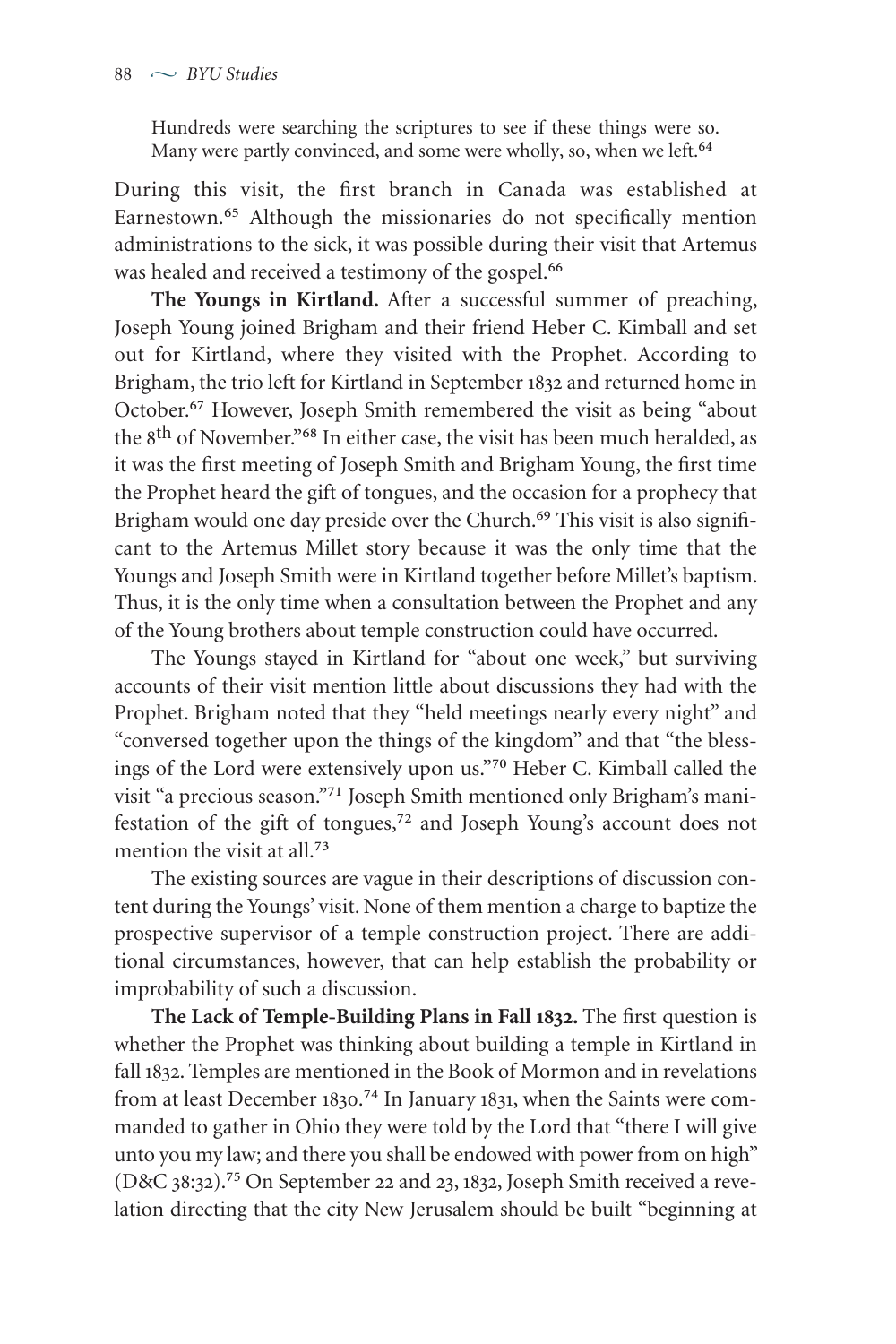the temple lot, which is appointed by the finger of the Lord, in the western boundaries of the State of Missouri" (D&C 84:3).<sup>76</sup>

These references may suggest that the Prophet was actively making specific arrangements for temple construction in Kirtland in November . However, the command to build a temple in Kirtland was given to the Prophet on December 27, 1832, when he was instructed to "establish a house, even a house of prayer, a house of fasting, a house of faith, a house of learning, a house of glory, a house of order, a house of God" (D&C 88:119).<sup>77</sup> This was at least one month *after* Brigham and Joseph Young left Kirtland.

But even this revelation may not have motivated the Prophet to seek out a supervisor for the project; six months later, in June 1833, the Lord rebuked the Saints for their tardiness and neglect in constructing the temple.<sup>78</sup> Elder James E. Talmage connected this delay to the September 1832 revelation to build a temple in Independence, writing that "perhaps because their eyes were directed too steadily toward the 'center place,' and because the people were prone to contemplate too absorbedly the glory of the future to the neglect of then present duties, compliance with the requirement to proceed at once with the erection of a temple was not prompt."<sup>79</sup> Whatever the reason for delay, it appears unlikely that Joseph Smith was concerned with details of an imminent construction project in Kirtland in early November 1832.

**Brigham Young's 1833 Missions to Canada.** After their visit in Kirtland, Brigham and Joseph Young headed home to New York and began preparations for a mission to Canada. Taking advantage of improved travel conditions, the Youngs crossed over to Kingston in late December 1832. Brigham records that they preached for "about one month," baptizing forty-five people and establishing the West Loughborough Branch, among others. ₈₀ Though Brigham Young does not specifically mention baptizing Millet, his account corroborates Artemus's recollection that he was baptized in January 1833.<sup>81</sup> In February 1833, Brigham and Joseph Young returned home to Mendon, New York, where Brigham joined Heber C. Kimball and preached "in the neighboring country." Brigham returned to Canada again in April.<sup>82</sup> On the way, Brigham visited Lyonstown, Theresa, and Indian River Falls and preached in Ogdensburgh, Kingston, Earnestown, and West Loughborough. He did not return to Kirtland until July 1833.<sup>83</sup>

**Commencement of Work on the Kirtland Temple.** While Brigham was away preaching, work began on the Kirtland Temple. On May 4, 1833, a conference was held "to take into consideration the necessity of building a schoolhouse, for the accommodation of the Elders, who should come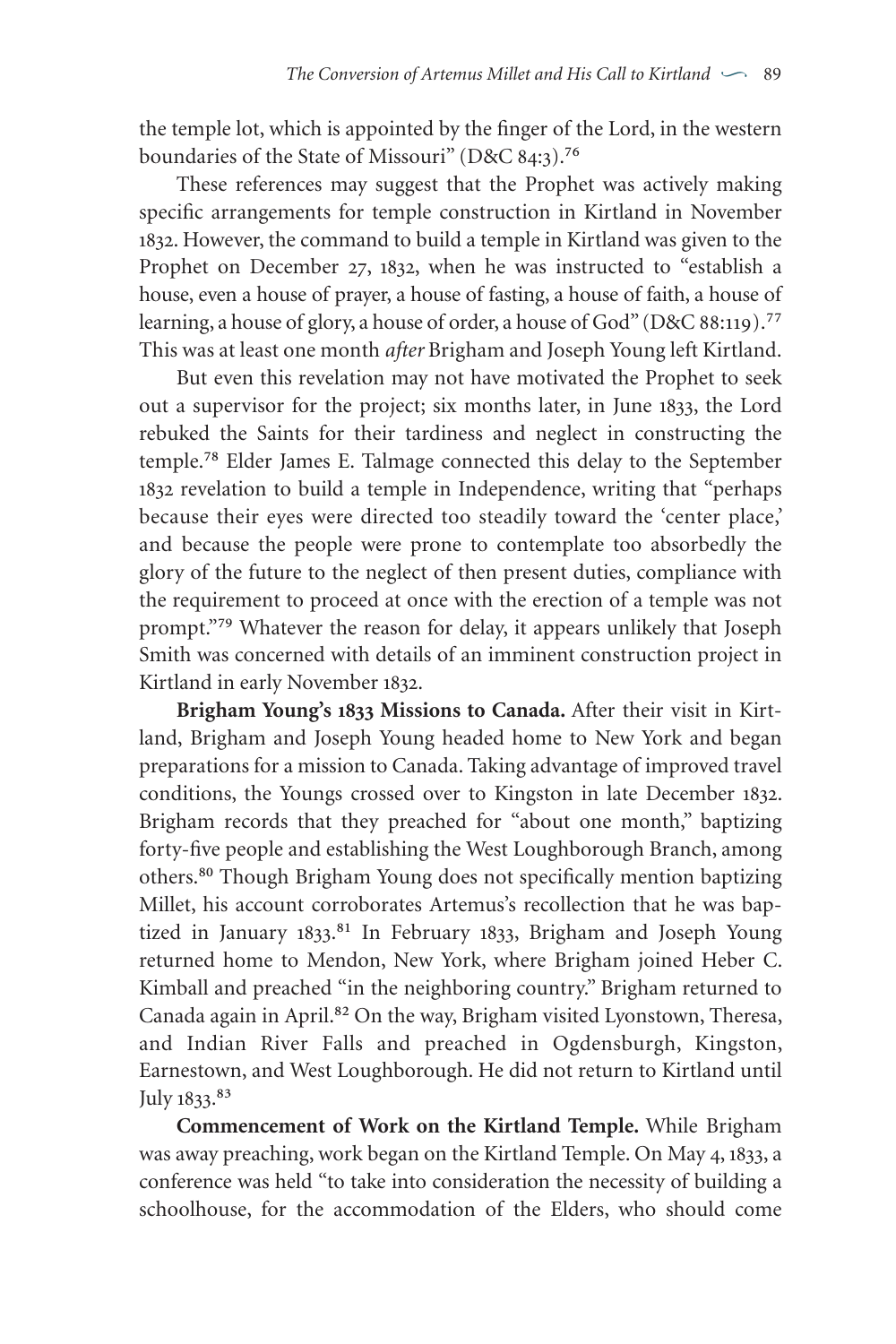together to receive instruction preparatory for their missions, and ministry." Hyrum Smith, Jared Carter, and Reynolds Cahoon were appointed to form a building committee to raise funds for the project.<sup>84</sup> Two days later, the Prophet received a revelation commanding the Saints to lay out a stake in Kirtland, "beginning at my house." The revelation specified the dimensions of the building and confirmed the selected building committee  $(D&C$  94:1, 2-15).

Despite these organizational advances, physical work on the temple did not commence until June 1833. On June 1, the Lord chastised the Saints, "for ye have sinned against me a very grievous sin, in that ye have not considered the great commandment in all things, that I have given you concerning the building of my house" (D&C 95:3). The Lord repeated the dimensions and revealed that the house would be used both as a place of worship and as a meeting place for the School of the Prophets (D&C 95).

That very day, the building committee sent out a circular letter requesting that all of the Saints "make every possible exertion to aid temporally, as well as spiritually, in this great work that the Lord is beginning, and is about to accomplish."85 The temple site was formally selected, 86 and, on June 5, Hyrum Smith and Reynolds Cahoon broke ground and began digging the foundation trenches, while George A. Smith hauled the first load of stone from the quarry.<sup>87</sup> The following day a conference was held to counsel the building committee, and it was agreed that the committee should proceed "immediately to commence building the house; or to obtaining materials, stone, brick, lumber, etc., for the same."<sup>88</sup>

Summer 1833 was a time of increased action toward building the temple. Artemus's account fits squarely into this setting, as he recalls that "in the Summer Br[other] Hyrum Smith wrote to me that it was the will of the Lord that I should go and work on the Temple in Kirtland."<sup>89</sup> Brigham Young returned to Kirtland in July 1833, perhaps providing the opportunity for a consultation and a decision to invite Millet to Kirtland.<sup>90</sup> It seems appropriate that the building committee would contact Millet and that they would do so at this time.

Unfortunately, the letter from Hyrum Smith appears to have been lost. Perhaps it was among the genealogical papers that Artemus lost between 1841 and 1843 or among the papers burned in 1874. If someday discovered, this letter could shed light on Artemus's version of the story. It could have been written as a follow up to Brigham Young's January 1833 visit or as an introduction and invitation to Millet. Or it could tell a different story altogether. Hyrum Smith's diary makes no mention of his letter writing, and, as far as known records show, neither Jared Carter nor Reynolds Cahoon kept a diary during summer 1833.91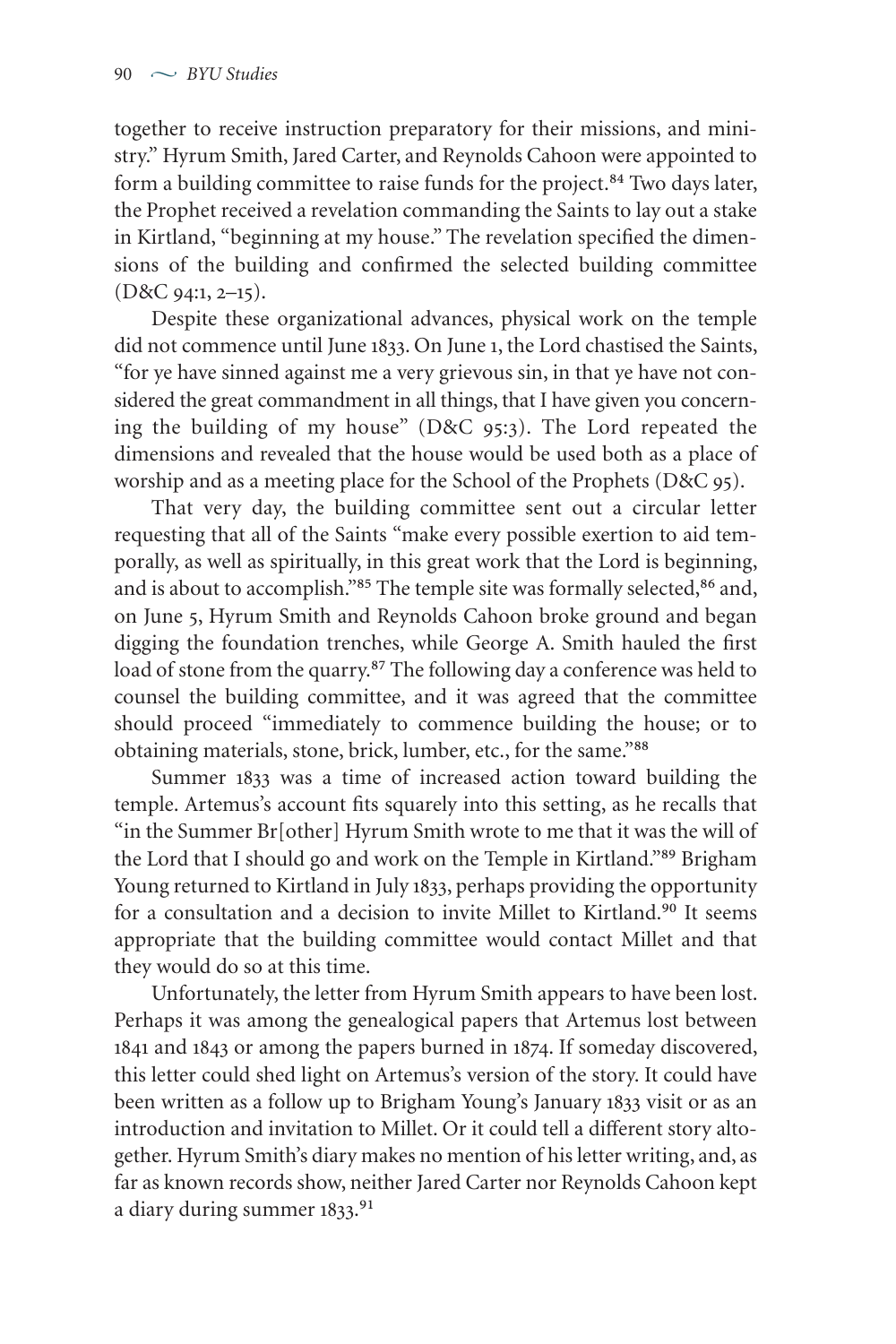Work on the temple steadily progressed throughout summer 1833. Brigham Young arrived ten days before the cornerstones were laid on July 23, 1833, but Millet's name is not mentioned in connection with any of the temple-building events that summer.<sup>92</sup> As fall approached, work slowed and was eventually suspended. On October 5, 1833, the Prophet left on a mission to Canada; five days later it was decided that "the building of the Temple should be discontinued during the winter for want of materials" and that preparations should be made to recommence in the spring.<sup>93</sup> Artemus must have arrived in Kirtland after October 10, for he recalls that "When I went the work was suspended, and I returned [to Canada,] sold out on credit and took my family in April 1834 to Kirtland."<sup>94</sup>

#### **Uncertainties and Affirmations**

This analysis has identified several key elements concerning the ofttold story of Artemus Millet's conversion and subsequent call to Kirtland. First and foremost, Millet asserts that his baptism did not occur upon his first exposure to the gospel. His witness came after a priesthood manifestation in August 1832, and he was baptized by Brigham Young in January 1833. Secondly, the command to build a temple in Kirtland came one month after Brigham Young left Kirtland, and the exact site for the temple was not selected until four months after Millet was baptized. Third, it is appropriate for Millet's call to work on the project to have come through the building committee, the established channel for such an assignment. Fourth, it is apparent that Lorenzo Young was not involved in Millet's initial call to Kirtland.

**The Ambiguity of the Thousand Dollar Contribution.** One ambiguous element of this story is that Artemus brought one thousand dollars with him to Kirtland. Artemus does not mention the thousand dollars, and the only source for the story is his son Joseph. This detail is difficult to verify as there was no "accounts receivable" record book in Kirtland.<sup>95</sup> On March 7, 1835, Joseph Smith blessed Reynolds Cahoon, Jacob Bump, and Artemus Millet "with the blessings of heaven and a right in the house of the Lord in Kirtland, agreeable to the labor they had performed thereon, and the means they had contributed."<sup>96</sup> The "means" contributed by Millet and the others could refer to a monetary donation or to labor, tools, or a substantial contribution of time. Whether it refers specifically to a onethousand-dollar donation is difficult to determine.

Outside of family sources, Millet is not usually mentioned in lists of temple donors.<sup>97</sup> While there is no record of a one-thousand-dollar contribution by Millet, there is a reference to Artemus Millet and Lorenzo Young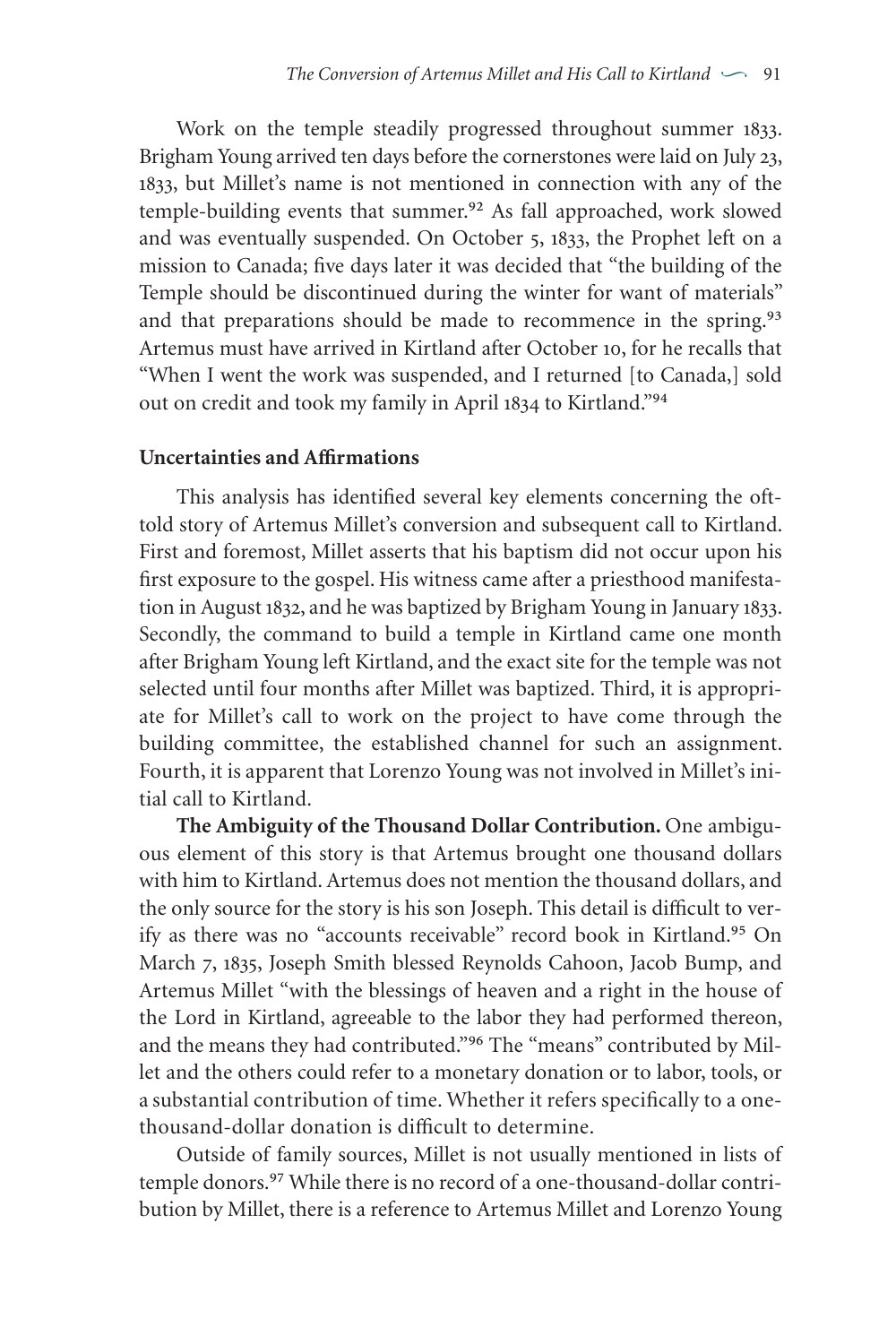receiving one thousand dollars for their work on the exterior of the temple.<sup>98</sup> At first glance, it seems strange that Millet might have contributed the sum only to be paid it in return. On the other hand, this scenario is possible because the early period of construction occurred during a period of financial strain when money was desperately needed. Two years later, when the exterior work was contracted and completed, the Church would have had sufficient means to repay a loan of one thousand dollars.

**Primary Sources Considered.** While several elements of the story remain uncertain, it is important to distinguish the story's elements from its sources. There is evidence that corroborates Artemus's account, and circumstances that draw the account attributed to Joseph Millet Sr. into question. However, there is no evidence that suggests that Artemus's account can be exclusively affirmed or that Joseph's should be entirely dismissed. It is significant, however, that the existing account by Artemus, as well as those of Brigham and Joseph Young, do not mention an extraordinary call or a singular conversion, call, and departure-for-Kirtland event.

Having examined the uncertain elements of Millet's history, we conclude by asserting that there is much about the life of Artemus Millet that can be historically and faithfully affirmed. We have carefully examined his call to Kirtland, focusing on the period from 1832 to 1834, and showed that the best source for this period is, in fact, Millet's own account. It is certain that he accepted the gospel and was baptized by Brigham Young. His testimony and commitment are amply demonstrated by his willingness to take his family to Kirtland to assist in the Lord's work. Likewise, it is well established that he played a significant role in building the Kirtland Temple.

In March 1835, when the Prophet praised all "who had distinguished themselves thus far by consecrating to the upbuilding of the House of the Lord, as well as laboring thereon,"Millet was among those honored. Sidney Rigdon was "appointed to lay on hands and bestow blessings in the name of the Lord," and Artemus was one of the number "who were blessed in consequence of their labor on the house of the Lord in Kirtland."<sup>99</sup>

Perhaps the greatest lesson to be learned from the life of Artemus Millet is that he accepted the gospel and lived faithful to its teachings throughout his life. The years in Kirtland were filled with apostasy and disillusionment, spiritual maladies that afflicted even the highest councils of the Church. It is discouraging that those who stood with the Prophet and experienced miraculous manifestations of divine power could fall away. At the same time, it is inspiring that Artemus Millet and so many others could withstand such turbulent times. In truth, the history of the Church is not simply about great men and women and their miraculous experiences; it is also the history of ordinary people who accept the gospel with uncommon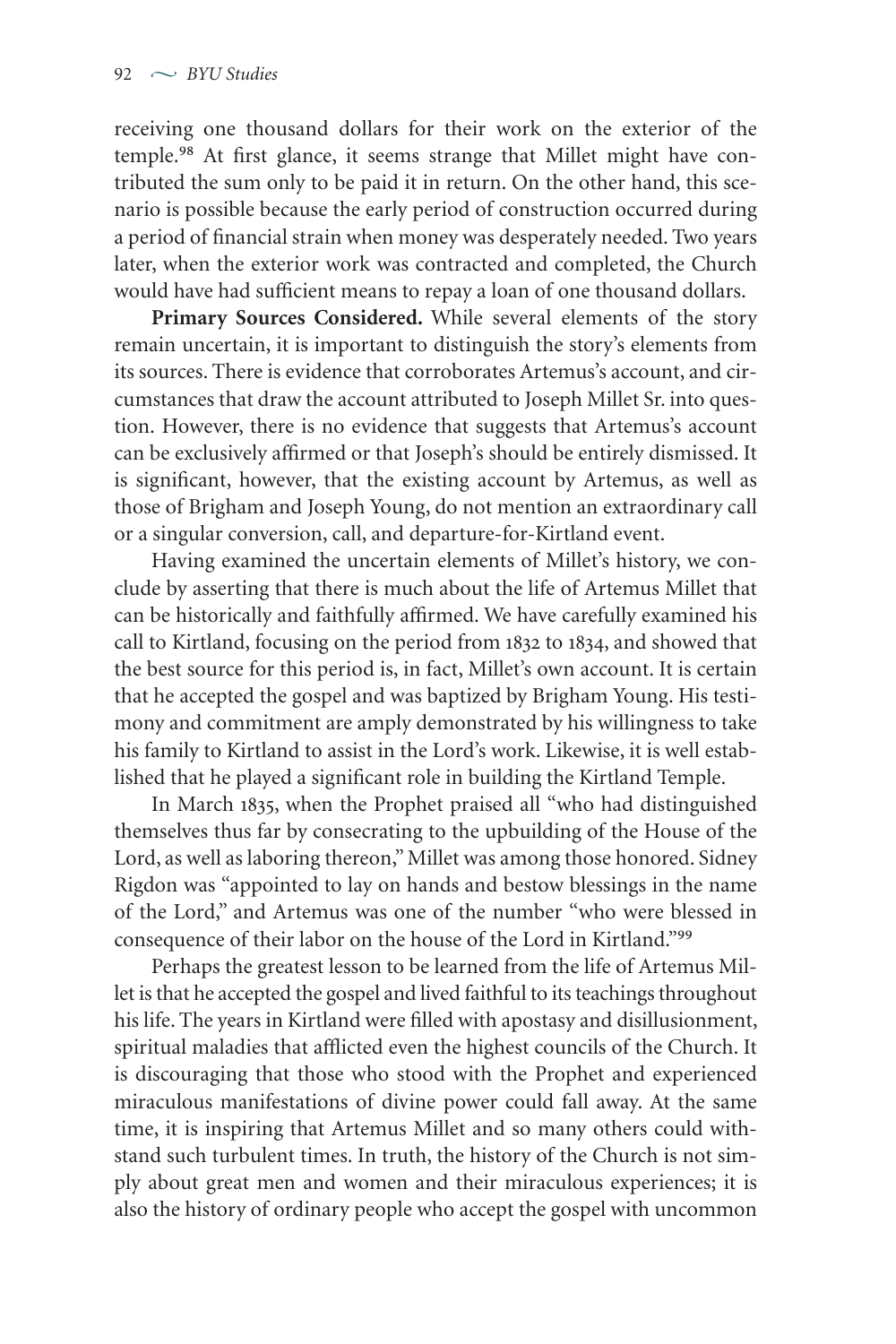steadfastness and remain faithful in upholding the kingdom of God throughout their lives.<sup>100</sup>

Artemus Millet not only followed the Prophet Joseph by moving to Kirtland and Nauvoo, but he also followed Joseph's successor, Brigham Young, to Salt Lake City and obeyed Brigham's call to settle in Dixie. Artemus remained faithful throughout his life and lived to be eighty-four years old. He "passed Peacefully away" on November 19, 1874, "with a satisfied expression on his face." Millet's grandson noted that Artemus had died "clean from any bad habits or profane language or foul expressions, prepared to meet those loved ones who had preceded him on that Journey in early life, and to meet the Prophets and apostles he had been so intimitely associated with."<sup>101</sup> The story of Artemus Millet is the story of a life frequently spared and faithfully lived.

Lloyd D. Newell (lloyd\_newell@byu.edu) is Assistant Professor of Church History and Doctrine at Brigham Young University. He received his Ph.D. in family sciences from BYU. He is a descendant of Artemus Millet.

The authors would like to thank Robert L. Millet, Larry C. Porter, and Paul Peterson for reading this article and making many helpful suggestions.

. Artemus Millet's name has appeared with various spellings, but we have spelled it in the text of this article as he wrote it in his 1855 account of his life. This account is catalogued as Artemus Millett, "Reminiscences," [ca. 1855], holograph, 3, Church Archives, The Church of Jesus Christ of Latter-day Saints, Salt Lake City. This document is printed in full as an appendix to this article.

. The earliest published account of the story is in George Francis Millett, *Ancestors and Descendants of Thomas Millett from Chertsey, Surreyshire, England to Dorchester, Massachusetts. And His Wife Mary Greenoway* (Mesa, Ariz.: By the author, 1959), 109-18. See also Daniel G. Millett, "The Temple Builder," *Church News, published by Deseret News, August 30, 1975, 16; Eugene England, "Brigham* Young as a Missionary," *New Era* 7 (November 1977): 30-37; Laurel B. Andrew, *The Early Temples of the Mormons: The Architecture of the Millennial Kingdom in the* American West (Albany: State University of New York Press, 1978), 37; Milton V. Backman Jr., *The Heavens Resound: A History of the Latter-day Saints in Ohio,* 1830-1838 (Salt Lake City: Deseret Book, 1983), 150-51; Roger D. Launius, *The Kirtland Temple: A Historical Narrative* (Independence, Mo.: Herald Publishing House, ),; Karl Ricks Anderson, *Joseph Smith's Kirtland: Eyewitness Accounts* (Salt Lake City: Deseret Book, 1989), 15-16; Truman G. Madsen, *Joseph Smith: The* Prophet (Salt Lake City: Bookcraft, 1989), 58; C. Mark Hamilton, *Nineteenth-Century Mormon Architecture and City Planning* (New York: Oxford University Press,),; ElwinClark Robison, *The First Mormon Temple: Design, Construction,*

Keith A. Erekson (keith\_erekson@byu.edu) is a graduate student in the American history program at Indiana University. He received a B.S. in sociology and an M.A. in history from Brigham Young University.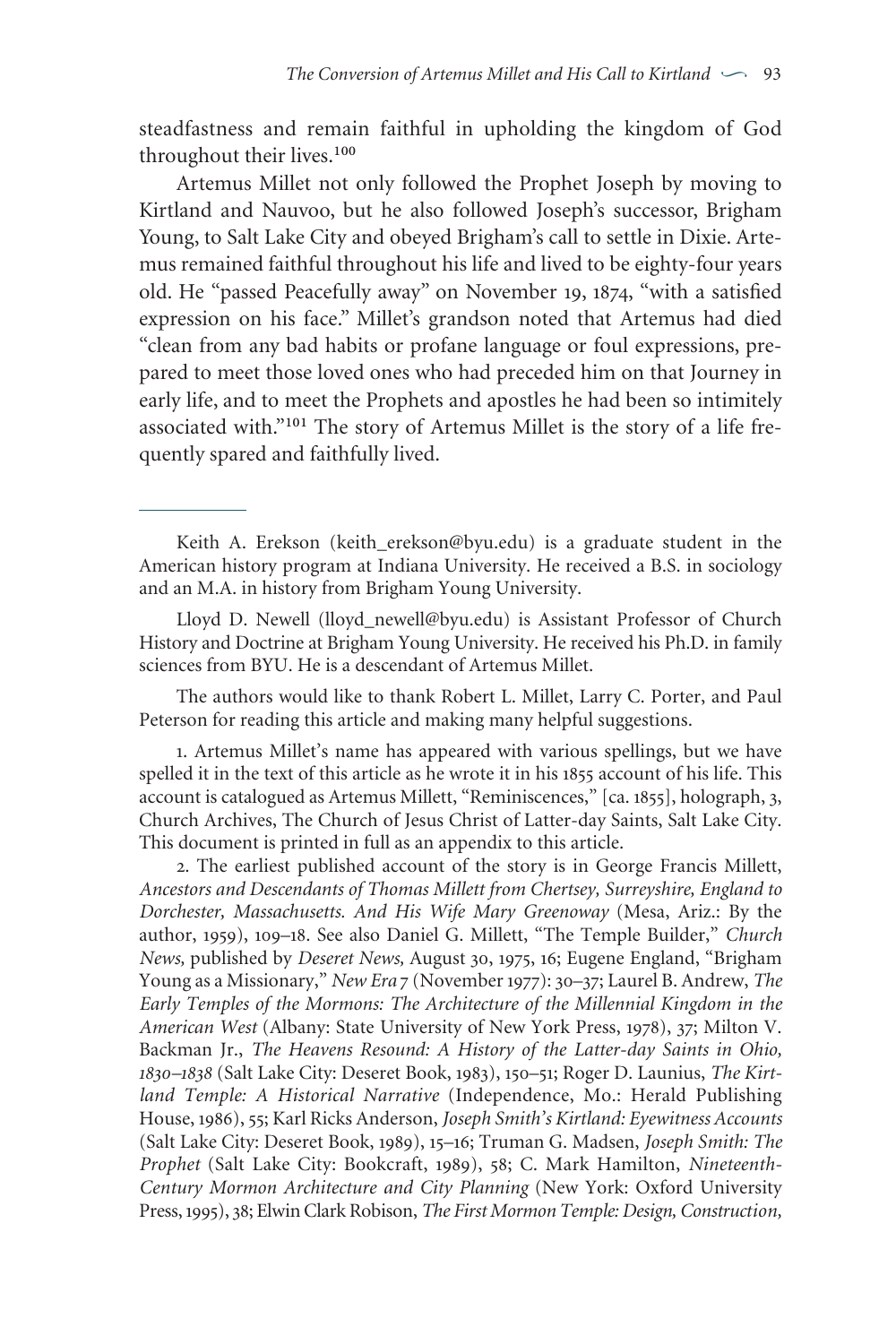*and Historic Context of the Kirtland Temple* (Provo, Utah: Brigham Young University Press, 1997), 48, 99; Craig K. Manscill, "Artemus Millet," in *Encyclopedia of Latter-day Saint History,* ed. Arnold K. Garr, Donald Q. Cannon, and Richard O. Cowan (Salt Lake City: Deseret Book, 2000), 753-54; and *Church History in the Fulness of Times: The History of The Church of Jesus Christ of Latter-day Saints,* d ed. (Salt Lake City: The Church of Jesus Christ of Latter-day Saints, 2000), 164.

. The most extensive treatment of Artemus Millet's work on the Kirtland Temple is Robison, *First Mormon Temple*, 33–52. Robison draws from Millet's accounts to recreate a detailed, though at times somewhat speculative, story. He notes the discrepancies among sources, but a thorough examination of primary and family sources fell outside the range of his history. There are many parts of Millet's life that deserve a more complete analysis, such as his career in Canada, his work in Ohio after the completion of the Kirtland Temple, the gathering of his children to Nauvoo, and his work on the Nauvoo Temple and building projects in Utah. Nevertheless, they are beyond the scope of this article.

. Artemus's grandson explained, "Grand Fathers records were distroyed (burned) in Scipio, just after his death, by a woman who went to help clean up the house. Aunt Anna (as we called her[)], tried to stop her, but spoke too late. The flames had devoured them." Joseph Millet [Jr.], "J. Millet on C[ape] B[reton] Island, 1927," microfilm of holograph, 5, Church Archives. There is also a copy of part of it with variations in the M. Wilford Poulson Collection, L. Tom Perry Special Collections, Harold B. Lee Library, Brigham Young University, Provo, Utah (hereafter cited as Perry Special Collections). "Aunt Anna" was Artemus's wife Ann Stout.

. See Artemus Millett, "Reminiscences."

6. Artemus Millet's 1855 Reminiscence is the primary source for his life story, as it is both his only remaining holograph as well as the only original source among family records. In addition to the original, there are several copies archived in various repositories. Artemus Millet's granddaughter Mary J. Millett Cox made at least three transcriptions. The first transcription, made on July 9, 1934, is found in Joseph Millet [Sr.], "Record Book" [ca. 1850–1947], holograph, 21–22, Church Archives. The second transcription, made on October 26–27, 1934, is in Joseph Millet [Sr.], "Record Book," 29-31. The third transcription, made on April 2, 1935, is in Artemus Millett, "Reminiscences," along with Artemus's holograph. In addition to the transcripts of the original, Cox made at least two typescripts of the third transcription. The first typescript, made on July 11, 1936, is filed as Artemus Millett, "Autobiographical Sketches," holograph, Church Archives. The second typescript, made in September 1936, was sent to her cousin George Francis Millett and later archived as Artemus Millett, "Autobiographies, 1855-1861," Perry Special Collections. This second typescript was also published by George Millett in 1959, in *Ancestors and Descendants of Thomas Millett,* –. On the transcription Cox provided to George Millett in September 1936, she stated that she no longer knew where the original was. Because of the significance of the 1855 Reminiscence and because various errors crept in throughout the copying process, we include an analysis of the original as an appendix to this article.

7. Artemus Millet's 1872 Genealogy was recorded by William Faucett in a "High Priest's Record" book in Spring Valley, Nevada, on February 16, 1872. The "High Priest's Record" cannot be located, but a copy was made by Rosa Jarvis in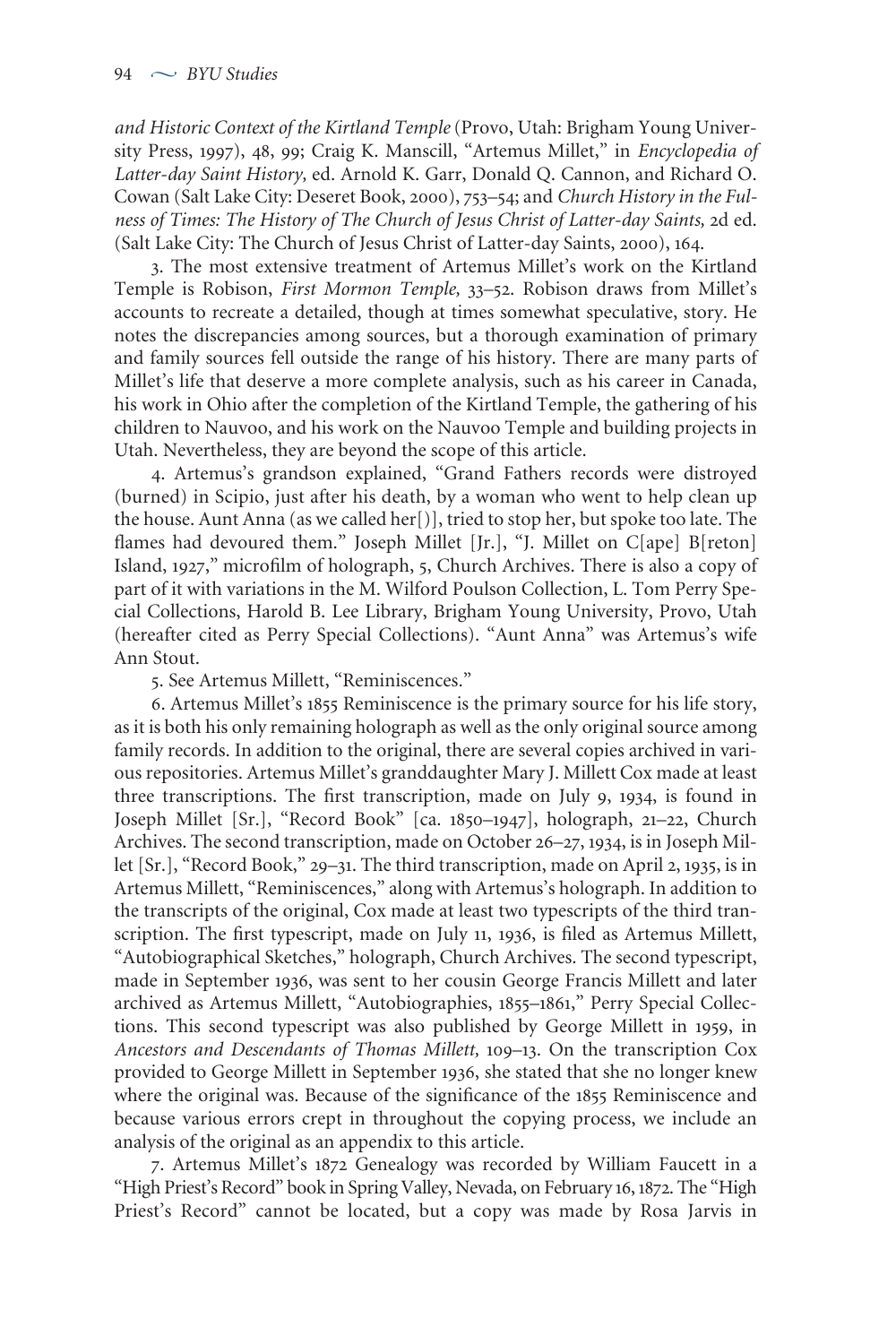St. George, Utah, on December 18, 1906. The Jarvis copy is also missing, but Cox made at least two transcriptions of it. One undated copy is cataloged with Artemus Millett, "Reminiscences" and another made between October 1934 and February 1935 is in Joseph Millet [Sr.], "Record Book," 32-33. Cox also made two typescripts. One dated September 2, 1936, is in Church Archives (Artemus Millett, "Autobiographical Sketches," typescript, Church Archives). The other she sent to George Millett in September 1936. It is now catalogued with the reminiscences in Artemus Millett, "Autobiographies, 1855–1861," Perry Special Collections.

Working independently of Mary, her brother Joseph Millet Jr. made two transcriptions of the 1872 Genealogy, which both appear in Joseph Millet [Jr.], "J. Millet on C[ape] B[reton] Island," pages  $1-2$  and  $70-71$  respectively. The first transcription was made on March 8, 1927, while the second is undated and has no name. The second transcription, on pages  $70-71$ , has also been duplicated and is catalogued as Millet Family, "Papers" [1850-1914], microfilm of holograph, Church Archives. There are several significant discrepancies between Mary's and Joseph Jr.'s copies that will be discussed in greater detail. These sources collectively are what we call 1872 Genealogy.

. Although various spellings have been printed, we have choosen to spell the town's name "Earnestown."

9. Susanna was born October 19, 1804, in Earnestown. See Joseph Millet Jr., "Joseph Millett on C[ape] B[reton] Island," .

10. Artemus Millett, "Reminiscences," 2-4.

11. Artemus Millett, "Reminiscences," 4. The Mary J. M. Cox typescript gives the impression that Artemus became ill in 1830 and that his manifestation occurred in 1831. See the accompanying documentary analysis for more information.

12. Artemus Millett, "Reminiscences," 4.

13. Artemus Millett, "Reminiscences," 5–6. In July 1835, Brigham Young and William E. McLellin visited Brother Millet in Canada on their way to the British Isles. See *The Journals of William E. McLellin*, ed. Jan Shipps and John W. Welch (Provo, Utah: Brigham Young University, 1994), 189.

14. Artemus Millett, "Reminiscences," 6. See also Dean C. Jessee, ed., *The Papers* of *Joseph Smith*, 2 vols. (Salt Lake City: Deseret Book, 1989-1992), 2:75. Mary J. M. Cox recalled hearing her father and brother say that, during the course of construction, Artemus also fell off the top of the Kirtland Temple and broke his shoulder blade. See Joseph Millet [Sr.], "Record Book," 28.

15. Artemus Millett, "Reminiscences," 7.

16. See Artemus Millet, 1872 Genealogy.

17. Artemus Millett, "Reminiscences," 7.

18. Joseph Millet [Sr.], "Record Book," 24.

. Mary J. M. Cox, daughter of Joseph Millet Sr., copied the statement from her father's papers into his "Record Book." Joseph Millet Sr. began the "Record Book" in Cedar City, Utah, on January 17, 1908, when he was seventy-five years old. He copied information about the Millet family beginning from 1532, but, by the time he died in 1911, he had filled only twenty-one pages, ending with the history of Artemus's father, Ebenezer. Cox continued the work, beginning with the life of Artemus Millet. After making a copy in the "Record Book," Cox made a more polished copy that is catalogued as Joseph Millet [Sr.], "Statement regarding Artemus Millet," [undated], holograph, Church Archives. Both copies, though catalogued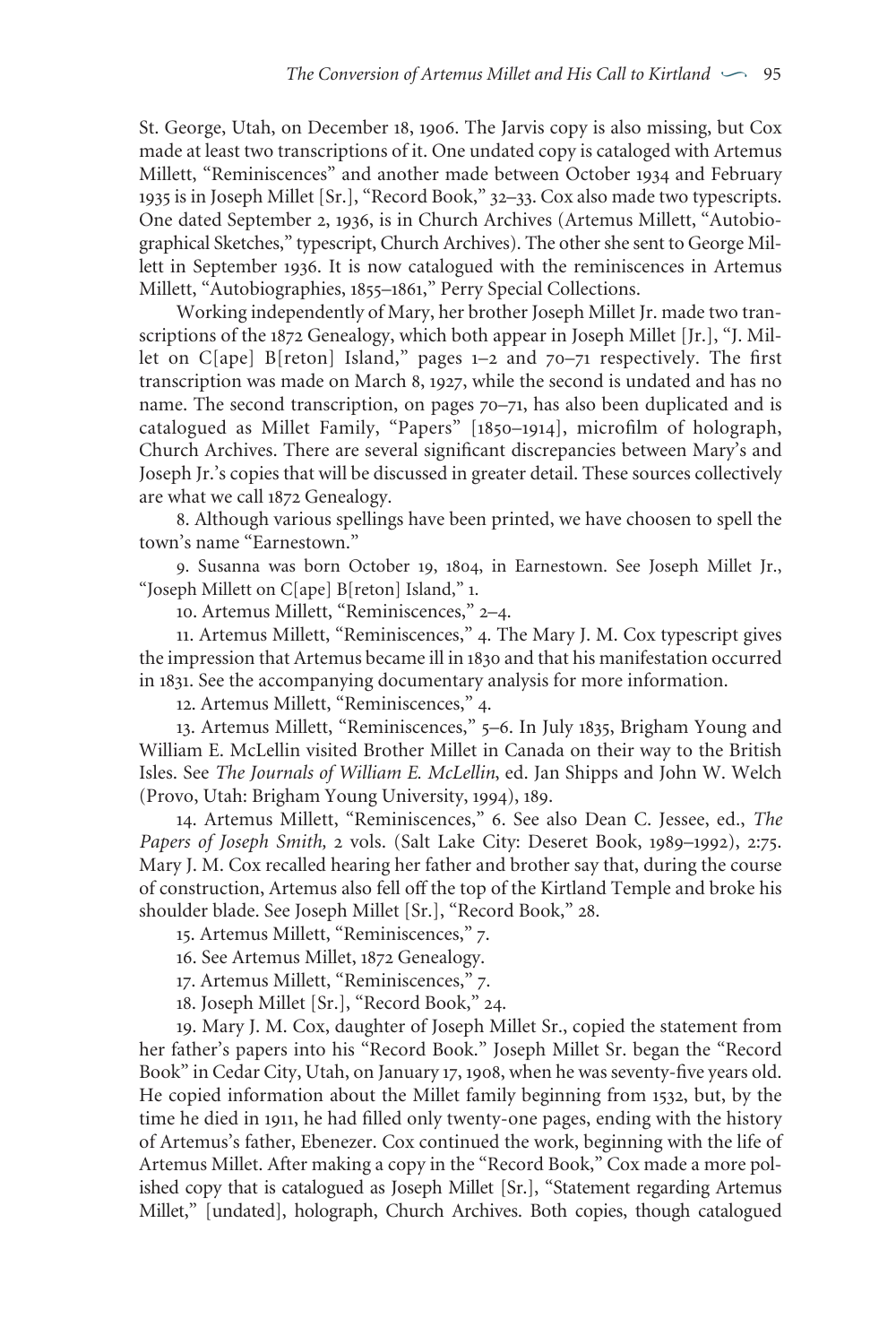under Joseph Millet Sr.'s name, were made and signed by Cox. The statement first appeared in print in George Millett, *Ancestors and Descendants of Thomas Millett,* 110-11. Since Cox sent George copies of Artemus's 1855 Reminiscence and 1872 Genealogy, it is likely that she also supplied him with a copy of Joseph's statement.

. Biographical information about Joseph Millet Sr. is taken from copies of his diary. Like nearly all of the other sources for this article, Joseph's diary has not been preserved in his own hand. Mary Cox made a copy in Joseph Millet [Sr.], "Record Book," 40-97, between November 1935 and August 1936, and Joseph Millet Jr. made a copy in "J. Millet on C[ape] B[reton] Island." Portions of an unidentified copy of the diary were published in Eugene England, "Without Purse or Scrip: A 19-Year-Old Missionary in 1853," *New Era* 5 (July 1975): 20–29. Because all of the copies have different pagination, we refer to them collectively simply as Joseph Millet Sr., Diary, with no page numbers given.

. For information on Sarah Elizabeth Glines, see *Pioneer Women of Faith and Fortitude, 4 vols.* (Salt Lake City: Daughters of Utah Pioneers, 1998), 3:2015.

. One of Joseph Sr.'s experiences in helping a man named Newton Hall in answer to Brother Hall's prayer has been shared once by Elder Boyd K. Packer and twice by President Thomas S. Monson in general conference. See Boyd K. Packer, "A Tribute to the Rank and File of the Church," *Ensign* 10 (May 1980): 63; Thomas S. Monson, "The Service That Counts," *Ensign* 19 (November 1989): 46; and Thomas S. Monson, "Gifts," *Ensign* 23 (May 1993): 61.

. See Joseph Millet Sr., Diary.

. Sadly, Joseph Sr. did not have all the facts of his own history. Among the genealogical records lost by Artemus between 1841 and 1843 was the exact date of Joseph's birth, and Joseph never knew if he was born on December 22, 1832 or 1833. Joseph Millet Sr., Diary.

25. Father and son and their families moved together to Dixie (1866), Spring Valley (1868), and Scipio (1872).

. Joseph Millet Sr., Diary, as copied in Joseph Millet [Jr.], "J. Millet on  $C[ape]$  B[reton] Island," 5.

. Wilford Woodruff, *Wilford Woodruff's Journal, –, Typescript,* ed. Scott G. Kenney, 9 vols. (Midvale, Utah: Signature Books, 1983-84), 7:346, April 20, 1877.

28. Joseph Millet [Sr.], "Record Book," 24.

. Joseph Millet Sr., Diary. Joseph does not give the month of his arrival in 1859, but he states that he left in March 1860.

. Joseph Millet Sr., Diary.

. A copy of Brigham Young's letter to Joseph Millet is found at the end of Millet Family, "Papers."

. "Lorenzo Dow Young's Narrative," in *Fragments of Experience, Sixth Book of the Faith Promoting Series* (Salt Lake City: Juvenile Instructor Office, 1882), 43.

33. "Lorenzo Dow Young's Narrative," 43.

. Artemus Millet's name is given in James A. Little, "Biography of Lorenzo Dow Young," *Utah Historical Quarterly* 14 (1946): 44. Neither "Lorenzo Dow Young's Narrative" nor the "Biography" gives a date for the meeting, but it is recorded between events dated March 8, 1835, and November 2, 1835. Brigham Young gave his brother's history in "History of Brigham Young," *Millennial Star* (June 27, 1863): 406-8. In 1946, the *Utah Historical Quarterly* devoted an entire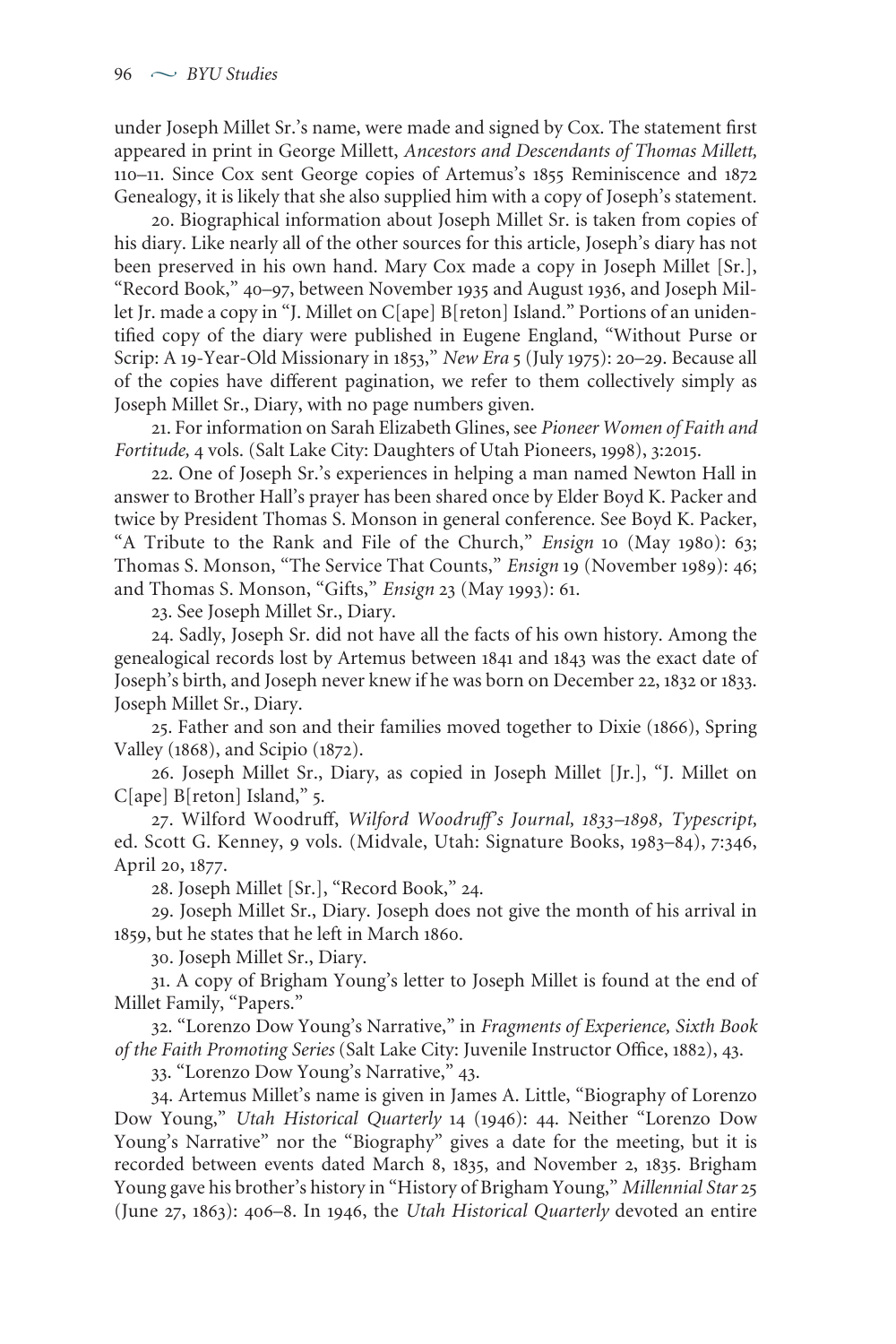volume to Lorenzo Dow Young (vol. 14). Celebrating the centennial of Utah settlement, the editors printed both Lorenzo's biography  $(25-132)$  and his diary  $(133-71)$ . The biography was written by Lorenzo Young's nephew James A. Little, who interviewed Lorenzo in the 1880s. While the periodical's editors noted that the account is "uncritical, prolix, and naïve" and that Little was less concerned with historical minutiae than in recording the life of "a saint of the Restored Gospel," they felt that because it told a good story and gave significant place to women, it deserved reprinting. Brigham Young and Little tell much the same story, though Little's account is off by a year. Thus, Little records that the Youngs were baptized in 1831, instead of 1832, and the error is carried through the discussion of the time period in question. This discrepancy is perhaps the result of Lorenzo Young's telling a story of events that were separated from him by over fifty years.

. See Joseph Smith Jr., *History of The Church of Jesus Christ of Latter-day* Saints, ed. B. H. Roberts, 2d ed., rev., 7 vols. (Salt Lake City: Deseret Book, 1971), :– (hereafter cited as *History of the Church*).

36. Artemus Millet died November 19, 1874, Brigham Young on August 29, 1877, and Joseph Young on July 16, 1881. Joseph Smith's *History of the Church*, sometimes referred to as the *Documentary History of the Church,* was published serially in the *Times and Seasons* (1839–46) and in the *Deseret News* (1852–57). It was not available in its current seven-volume format until 1932. See Howard C. Searle, "History of the Church (History of Joseph Smith)," in *Encyclopedia of Mormonism,* ed. Daniel H. Ludlow, 4 vols. (New York: Macmillan, 1992), 2:647-48.

37. The original letters are in "Statement, 1885 Jun 22," Church Archives. Included is an interesting note by Elder Franklin D. Richards, dated July 28, 1899, which indicates that Joseph Millet Sr. wanted to obtain the originals but Richards felt they should be kept in the Historian's Office. Copies of the letters are in Millet Family, "Papers."

38. Lisander Gee to Joseph Millet, July 18, 1885, in Joseph Millet [Sr.], "Record Book," 34.

. Similar efforts to seek out corroboration continued for another fifty years as Joseph Millet Jr. and Mary Cox remained alert for opportunities to verify Artemus's role in building the Kirtland Temple. Joseph Millet Jr. received a January 19, , letter from Benjamin Johnson's nephew, Nephi Johnson, confirming that he, too, had heard his uncle mention Artemus in connection with the temple. The letter is included in Millet Family, "Papers." In 1934, Mary J. M. Cox added her testimony that she had heard older members of the Church talk about the plaster on the Kirtland Temple. She recorded her witness in Joseph Millet [Sr.], "Record Book," 28.

40. In 1828, Noah Webster defined "superintendence" and "superintendency" as "the act of superintending; care and oversight for the purpose of direction, and with authority to direct." *An American Dictionary of the English Language* (New York: S. Converse, 1828). He gives examples that directly link the word to building or construction projects, although "in some reformed churches" a superintendent was also "an ecclesiastical superior." Usage of "superintendence" remained the same in 1877. William G. Webster and William A. Wheeler, *A High-School Dictionary* of the English Language, abridged (New York: Ivison, Blakeman, Taylor, 1877), 293. In *Brigham Young: American Moses* (New York: Alfred A. Knopf, 1985), 51, Leonard Arrington reported that Brigham Young superintended the "painting and finishing of the temple."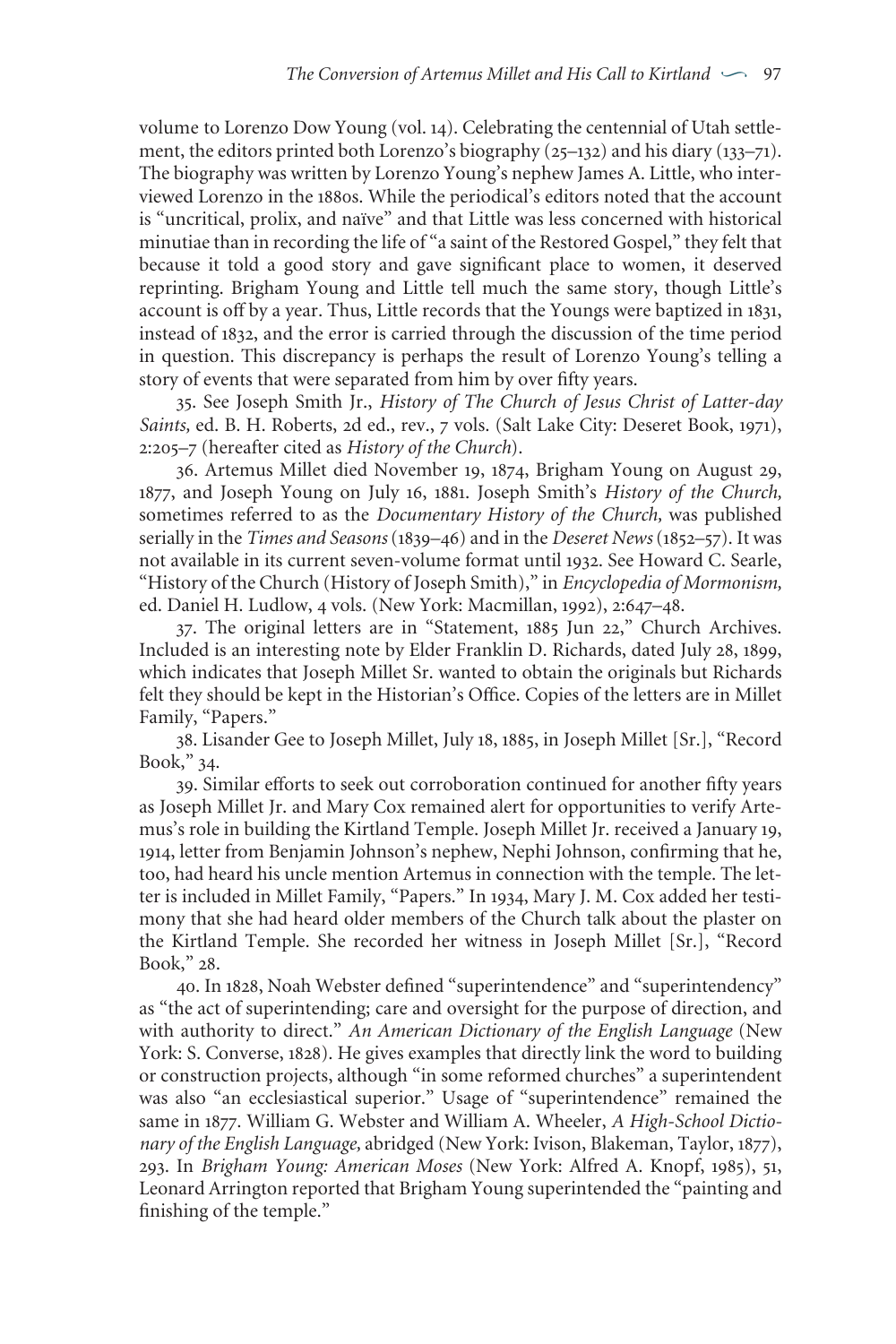. Cox recalled that she had sat upon Artemus's knee "manny a time and he told me storys and sang me songs." Joseph Millet [Sr.], "Record Book," 28. The earliest copy made by Cox is the 1855 Reminiscence that appears in Joseph Millet [Sr.], "Record Book," 21-22. In this copy, she integrated information, such as that Joseph Young confirmed Artemus and that Artemus blessed his son Joseph, from her copy of Artemus's 1872 Genealogy, other copies noted in note 6.

. A detailed analysis of Cox's additions, deletions, and "corrections" to Artemus's 1855 Reminiscence is found in the footnotes of the documentary analysis in the accompanying appendix.

43. See Mary J. Millett Cox to George F. Millett, July 11, 1936, a brief note appended to the typescript copy of Artemus Millet's reminiscence. The letter is archived with Artemus Millett, "Autobiographies," Perry Special Collections.

. Other vital original records that are missing include Artemus's Genealogy, the diary of Joseph Millet Sr., and a statement in his hand regarding his father's call to Kirtland.

45. See Joseph Millett [Jr.], "Reminiscences and Diary," [1881–1931], microfilm of holograph, Church Archives.

46. The first attempt, dated March 8, 1927, is recorded in Joseph Millet [Jr.], "J. Millet on C[ape] B[reton] Island,"  $1-2$ . Joseph Jr. prefaced his copy with the affirmation that this was Artemus's 1872 Genealogy as copied from the missing "High Priest's Record" book. However, the blending of facts and accounts is quite apparent, as this version switches from Artemus telling the story in first person to being addressed in third person and back again. Several crossed out passages and various parentheses heighten the confusion. The account reads as follows, with punctuation as in original:

I, Artemus Millet, was Born Sept, 11, 1790. in the Town of west morland & county of Cheshire, State of New Hampshire, U.S.A. my Fathers name was Ebenezer, and my Mothers Name was Catherine Dryden Millet. when 4 years of age, I moved with my Parents to the State of Vermont, and in May 17. 1815 I Married Miss Ruth Grannis. in 1817. I moved with my wife to Olney. Oswego Co, N.Y. in 1824. we moved to the Town of Ernest Upper Canada. And in June <March> 1832<1> my wife Ruth died, leaving seven <six or  $5$  children, namely Calista <she died at 4 years of age>, Nelson, Emily, Mariah, George Jefferson, and Hyrum. (Artemus was buisly Engaged at this time doing Contract work for the Brittish Government, building stone Bridges and Culverts and had a servent Girl working for them by the name of Susannah Peters, who remained with them. allso his wifes Mother (Grandma Grannis) and Prior to Ruths death. She requested Artemus, that, if she died, he would Marry Susannah as She knew She would be good and kind to her children. So Subsequently after her death, it was agreed with "Grandma" Grannis & Susan that they should get married. Grandma said, "I know of no one I would rather have to care for Ruths children & take her place than Susannah.") and Artemus says: and on the 15. of February <January > 1832 I married Susannah Peters. I was Baptized in to the church of Jesus Christ of Laterday Saints by Elder Brigham Young, and confirmed a member by Elder Joseph Young. (in Canada in <January> 18343.) and Brigham anounced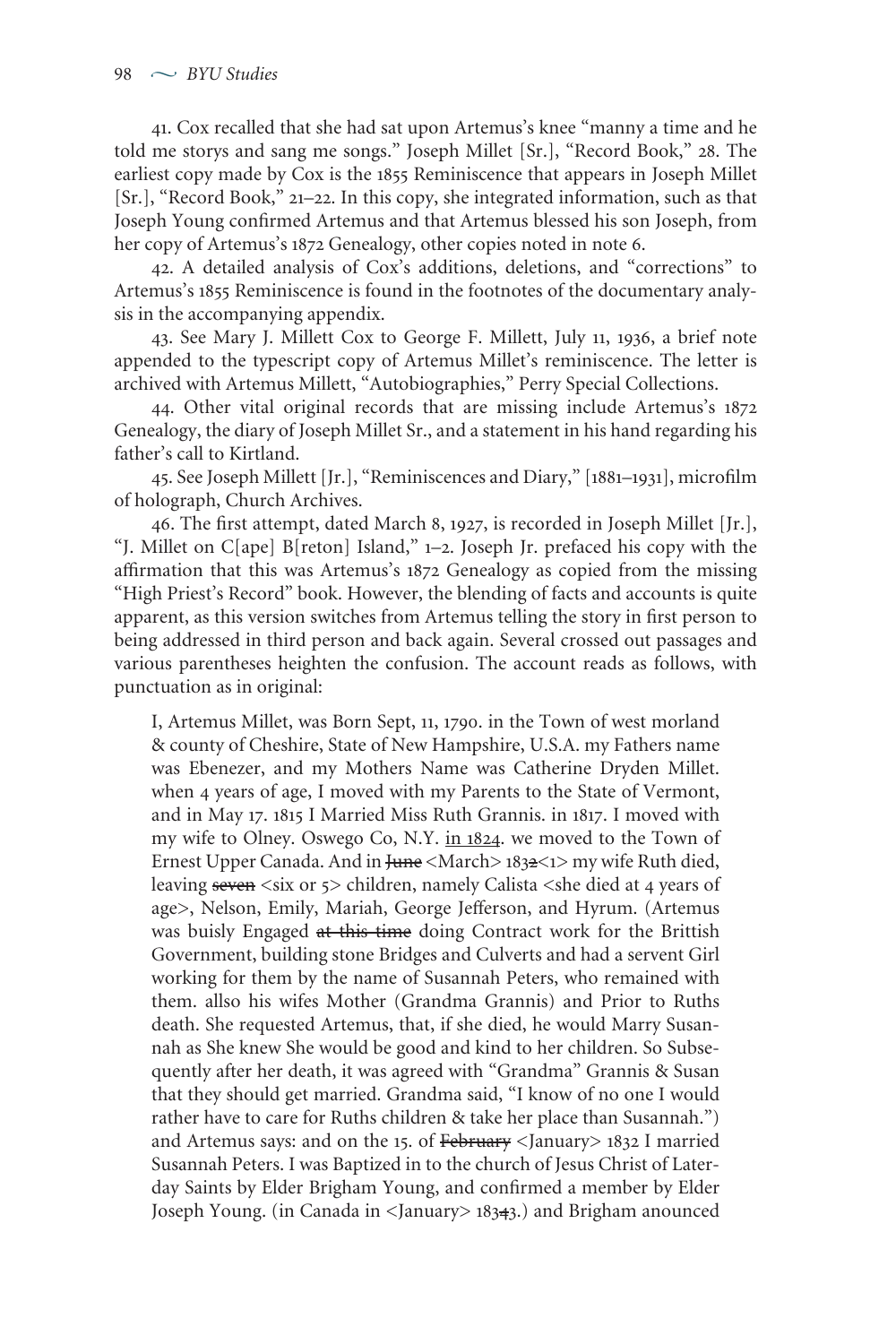that he had a mission for me. That the Prophet Joseph wanted me to go to Kirtland Ohio and take charge of the mason work on the Temple as they were going to build a Temple thare. So I closed out my business thare and in  $\langle$ April $>$  18[original numbers scribbled out]  $\langle$ 34 $>$  I moved to Kirtland Ohio. and worked on the Temple from the laying of the corner Stones, untill the its completion, and I did have the full suprentendincy of the Building. & had charge of the Plastering and cementing of the Building, both inside and out. (Joseph Millet [Jr.], "J. Millet on C[ape]  $B[reton]$  Island," 1)

. The second attempt is in Joseph Millet [Jr.], "J. Millet on C[ape] B[reton] Island,"  $70-71$ , and is merely a polished version of the account that appears on pages 1-2 of the same source. Furthermore, it has been duplicated and archived separately as Millet Family, "Papers," despite being an exact copy. This undated account reads:

As coppied from his Biography he says: after giving date of birth & etc,

"My Fathers name was Ebeneazer. and my mothers name was Catherine Dryden Millet. Daughter of Artemus Dryden Esquire when four years of age I moved with my Parents to the State of Vermont" here they resided untill 1815. & he says "May 17. 1815 I married miss Ruth Grannis, & in 1817 I moved with my wife to olney oswego county N.Y.  $\&$  in 1824 we moved to the Town of Ernest upper Canada. & in January 1832 my wife Ruth died. leaving seven children, namely: Colista, Nelson, Emily, Mariah, George Gefferson & Hyrum Golden Millet."

Artemus was buisily ingaged at this time in doing contract work for the Brittish Government, building stone bridges and Culverts, a traded he had previously learned & became very skillful in. they had a servant girl working for them by the name of Susannah Peters who was very industrious & trust worthy, and prior to Ruths death she requested Artemus that if she died for him to marry Susannah. So conesquently after her death it was agreed with Ruths mother and Susannah that she should marry Artemus. "Granma Grannis" said "I know of no one more capable of takeing care of Ruths Children than Susannah. So Artemus says, "on the 15th of february 1832 I married Susanah Peters. I was Baptised in to the Church of Jesus Christ of Latterday Saints by Elder Brigham Young and confirmed a member by Elder Joseph Young. in Canada." & Previous to this, Artemus new nothing of this Church but Brigham Young was given a special mission to go to Canada and baptise bro, Artemus Millet "by the Prophet Joseph Smith." which call resulted from a consultation held at Kirtland respecting the building of the Tempel there, and as to who they could get that was capable of taking charge of the work. When Elder Lorenzo Young exclaimed to the Prophet "I know the very man who is capable of doing this work." "who is he?" asked the Prophet. "Lorenzo replied "it is Artemus Millet!" The Prophet turned to Brigham and said "I give you a mission to go to Canada and Baptise Brother Artemus Millet, and bring him here. tell him to bring a thousand dollars with him.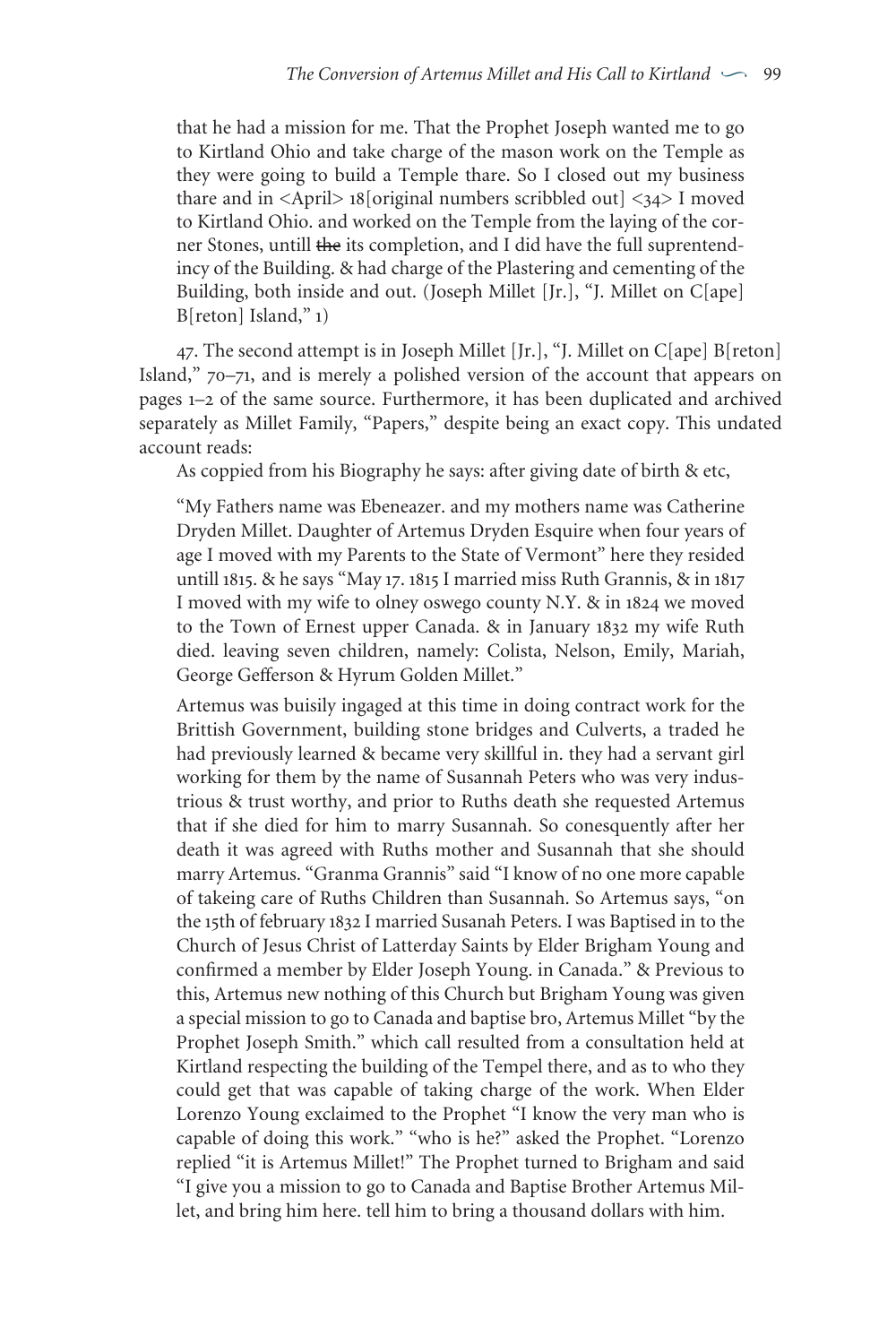Artemus was mutch surprised when Brigham announced his mission to him and asked "what kind of a Church is that ?" then Brigham explained the Principles of the Gospil to him and he accepted and was Baptised  $\langle$ in > and after this ordinance was Performed Brigham informed that he had a mission for him. what is it? asked Artemus. and Brigham replied that the Prophet Joseph wants you to go to Kirtland Ohio and take charge of the construction work of a Temple they are going to build there. Artemus had 36 scotch masons working under him at the time, and he turned the work over to them to finnish, left his family in Canada and went to Kirtland, met the Prophet & Patriarch and others of the athoraties and amediately work began on the Temple. Artemus helped in the selection of the stone for the building, located a suitable querry of stone, which when first taken from the ground was soft and easy to work so they hewed it out with axes, and piled the rock up to dry in the sun & harden. after which they were put into the building. after getting the work well under way Artemus left the work in charge of Jacob Bump and Renolds Kahoon and returned to Canada "for my family" & says "I settled up my buisness in Canada & in  $1834$  I moved with my family to Kirtland Ohio. and worked on the Temple from the laying of the foundation to its compleetion. and I did have the full suprentency of the building, and Plastering both inside and aut and I did invent the cement & plaster that was put on that building and suprentendid the mixing of the ingrediences, and was assisted in this labor by Jacobump, Reynolds Kahoon and many others a young man by the name of Carr did mutch of the inside plastering with Jacob Bump while I did the plastering outside. I was ordained an Elder and Received my Endowments in this Holy Temple after it had been dedicated  $\theta$  or opened for that purpose.

It is quite evident that this account is a composite of Artemus Millet's 1855 Reminiscences, Artemus Millet's 1872 Genealogy, the statement attributed to Joseph Millet Sr., the letters of affidavits, and the "J. Millet on Cape B[reton] Island" account on pages  $1-2$ .

48. Compare with Artemus Millett, "Reminiscences," 4.

. Lorenzo's name appears only in Joseph Millet [Jr.], "J. Millet on C[ape] B[reton] Island," 70-71; and Millet Family, "Papers," 70-71.

. Lorenzo Young was baptized in Mendon, New York, and shortly thereafter started for Jackson County with his family. They traveled to Olean Point, the head of navigation on the Alleghany River. There they were joined by Phineas Young and six other families. The group built some boats and floated three hundred miles downriver to Pittsburgh, arriving by at least October 1832. Journal History of the Church, December 31, 1833, Church Archives, microfilm copy in Harold B. Lee Library, Brigham Young University, Provo, Utah. Lorenzo had been ordained an elder by Phineas, and he began to raise up a branch in Pittsburgh. Journal History of the Church, December 31, 1832, 2. In April 1833, Lorenzo returned to New York and later brought his father back to Pittsburgh with him. In late summer or early fall 1833, Lorenzo, Phineas, and their father continued toward Jackson County, traveling down the Ohio River. Lorenzo's wife became sick, and the family stopped indefinitely in Beardstown, Ohio, while Phineas and his father, John Young, went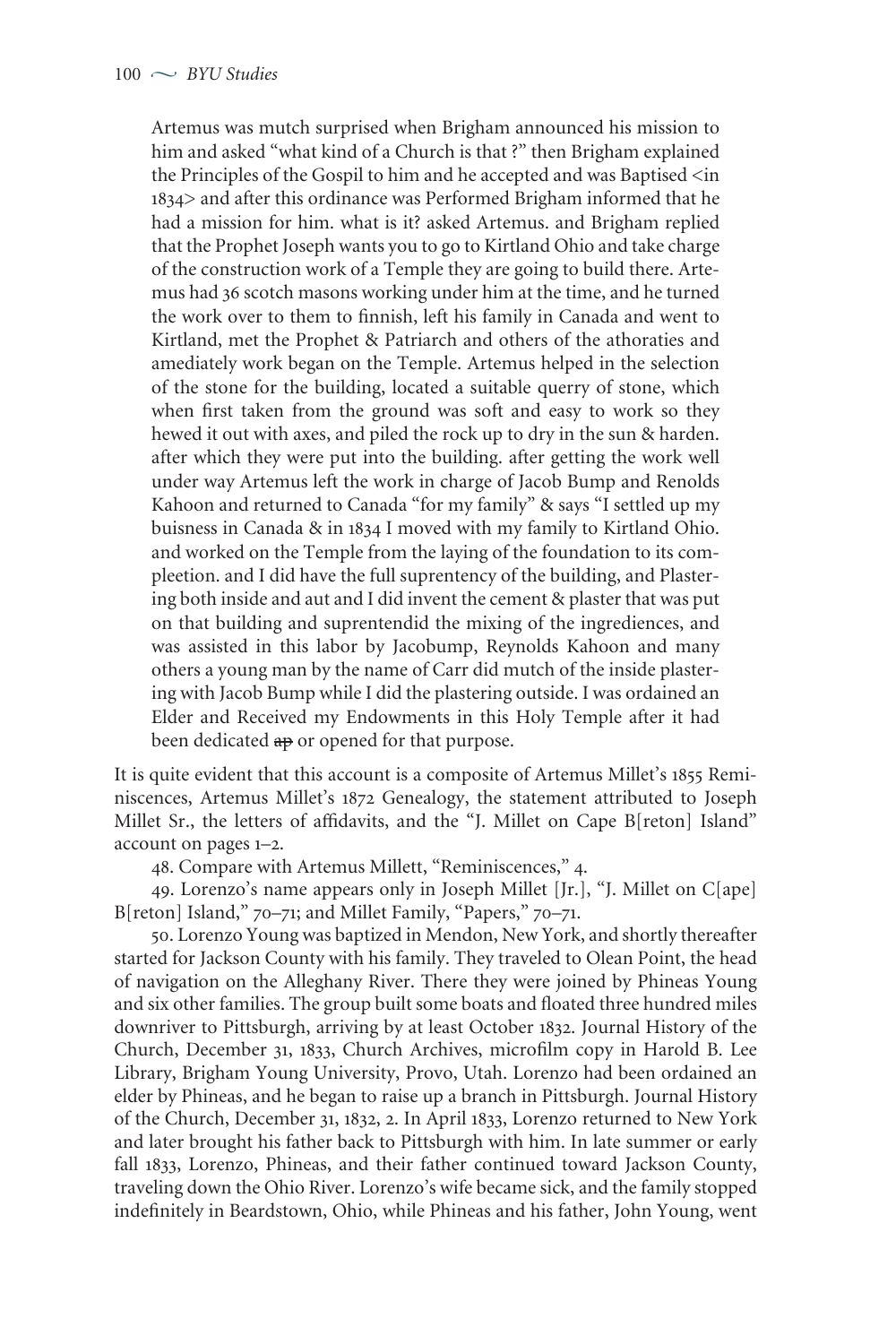on to East Liverpool. Lorenzo later purchased a boat and continued to West Union, Columbiana County, Ohio, where the family stayed for the winter. See Brigham Young, "History of Brigham Young," 390, 406–8; and Little, "Biography of Lorenzo Dow Young," 35-44. This seems to make it impossible for Lorenzo to have been present in June 1833 when the first load of rock was hauled to the temple. This story is also mentioned in the 1882 "Lorenzo Dow Young's Narrative," and Little, "Biography of Lorenzo Dow Young," 44-45. The earliest mention of Lorenzo Young in Kirtland in *History of the Church* is in August 1834 (2:149).

51. Cox's typescript of Artemus's 1872 Genealogy reads:

I Artemus Millet was born September 11, 1790, in the town of Westmoreland, County of Cheshire, State of New Hampshire. My father's name was Ebenezer and my mother's name was Catherene Dryden. I moved to Vermont with my parents when four years old. And in May 17, 1815, I was married to Ruth Grannis. In 1817 moved to Olney, Oswego County, New York. In 1824 moved to the town of Earnest, Upper Canada. My wife died in January, 1832. I married Susanna Peterson 15th of Feb., 1832.

I was baptized by Elder Brigham Young and confirmed by Elder Joseph Young. I moved to Kirtland, Ohio, in 1834. I worked on the Temple as mason until the work was done. I was then ordained an Elder and got my endowments. In 1836 I went on a mission with Elder Oliver Granger and labored in Highland County, Ohio. At the breaking up of Kirtland I moved back to Canada in 1838. My wife died in 1841.

In April, 1843, I arrived in Nauvoo and in May the same year I married my third wife Elmira Prichard (or Widow Oaks). And in 1845 I was ordained a High Priest by Noah Packard. I remained in Nauvoo until the Saints left, 1846. I worked as a mason on the Nauvoo Temple and again got endowments in the Nauvoo Temple. And from Nauvoo I moved to Iowa where my third wife died. I then married Mary Hamlet (Widow Nancy Leamaster) and moved to Council Bluffs in 1848. And moved to Salt Lake City in 1850 and settled by council in Manti, where I acted as president of the High Council for about five years. In 1861 I moved to Gunnison, Sevier Co. In 1858 I married Ann Stout. I volunteered to come to the Dixie Mission. I settled in Shonesburgh, and I now reside in Spring Valley, Nevada. (Millet, "Autobiographical Sketches")

. See Arrington, *Brigham Young: American Moses.* A good history of the Young family is found in Leonard J. Arrington, Susan Arrington Madsen, and Emily Madsen Jones, *Mothers of the Prophets,* rev. ed. (Salt Lake City: Bookcraft, 2001), 29-39. Their children were Nancy (born August 6, 1786), Fanny (November 8, 1787), Rhoda (September 10, 1789), John Jr. (May 22, 1791), Nabby (April 23, 1793), Susannah (June 7, 1795), Joseph (April 7, 1797), Phineas (February 16, 1799), Brigham (June 1, 1801), Louisa (September 25, 1804), and Lorenzo Dow (October 19, 1807).

53. Brigham Young, *Manuscript History of Brigham Young*, 1801–1844, ed. Elden Jay Watson (Salt Lake City: Smith Secretarial Service, 1968), 1. Brigham Young gives significant detail about the history of his brothers in Brigham Young, "History of Brigham Young," which appeared in the *Millennial Star* in 1863-64.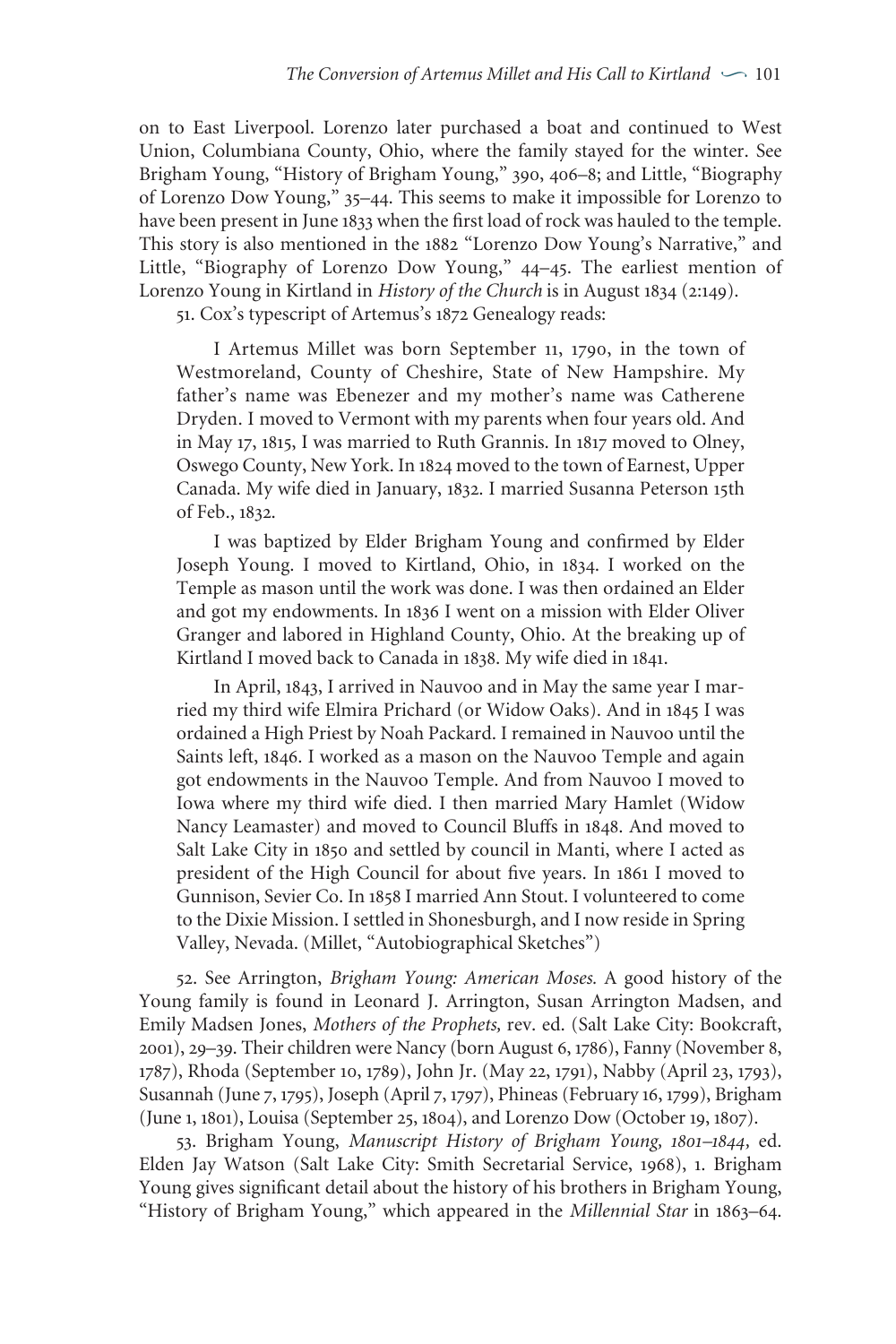For a summary of Church Historical Department holdings and a discussion of Brigham's personal writings, see Dean C. Jessee, "The Writings of Brigham Young," Western Historical Quarterly 4 (July 1973): 273-94.

. "Life History of Phineas Howe Young," Church Archives. Phineas Young's history was printed in Brigham Young, "History of Brigham Young," 326-28, 360-61, 374-76, 390-92, 406. John Young Jr. became a licensed preacher in 1825, and Rhoda married John P. Greene, also a Methodist circuit preacher. See Young, "History of Brigham Young," 310.

55. Brigham Young, "History of Brigham Young," 327.

56. Joseph Young, "Diary," 5-6, Perry Special Collections.

57. In April 1830, Samuel Smith gave Phineas a copy of the Book of Mormon, which he read in one week before lending it to his father and his sister Fanny. Samuel Smith also left a copy at the home of John P. and Rhoda Young Greene. This copy was read by Brigham Young and introduced to Joseph Young. Phineas and Joseph met Solomon Chamberlain at Lyons Township, New York, on their way to Canada in August 1830. Chamberlain told them of the necessity of baptism into the Church. See Brigham Young, "History of Brigham Young," 310, 360-61,  $374 - 75, 424.$ 

58. Brigham Young, "History of Brigham Young," 374. Phineas preached and defended the enchanting new book, telling people about it as often as permitted. He records, "I still continued to preach, trying to tie Mormonism to Methodism, for more than a year, when I found that they had no connection and could not be united, and that I must leave the one and cleave to the other." Brigham Young, "History of Brigham Young," 375.

59. The Columbia branch had been organized sometime during 1831. See Journal History of the Church, December 31, 1831, 3. In fall 1831, Elders Alpheus Gifford, Elial Strong, and others preached in Mendon, New York. Brigham was convinced at this time by their preaching. By January 1832, Phineas had returned from Canada, and he, Brigham, and Heber C. Kimball made the trip to Pennsylvania to see the Church in action. They "spent some time with the few Saints that were there, and became more and more convinced of the truth of 'Mormonism.'" They returned home, "preaching the gospel by the way." Journal History of the Church, January 31, 1832, 1. Upon their return, Brigham followed his brother Joseph to Canada and shared the newfound faith with his brother-in-law John P. Greene. Brigham and Joseph arrived home in New York in March, whereupon Phineas, Joseph, and John Sr. went to Pennsylvania. See Journal History of the Church, April 6, 1832; Brigham Young, "History of Brigham Young," 375-76; Brigham Young, *Manuscript History of Brigham Young*, 1-2; and Orson F. Whitney, Life of *Heber C. Kimball* (Salt Lake City: Stevens and Wallace, 1945), 18-20.

60. See Journal History of the Church, April 14, 1832; and Brigham Young, *Manuscript History of Brigham Young, 2*-3. Brigham was baptized by Eleazer Miller. Shortly thereafter, a branch was organized in Mendon.

. They were accompanied by Heber C. Kimball. See Journal History of the Church, April 14, 1832; Brigham Young, *Manuscript History of Brigham Young*, 3; and Whitney, Life of Heber C. Kimball, 22-26.

. They were accompanied by Eleazer Miller, Elial Strong, Enos Curtis, and an unidentified elder. Richard E. Bennett suggests that proximity and ease of travel encouraged these missionaries to preach in Canada. He also argues that similarities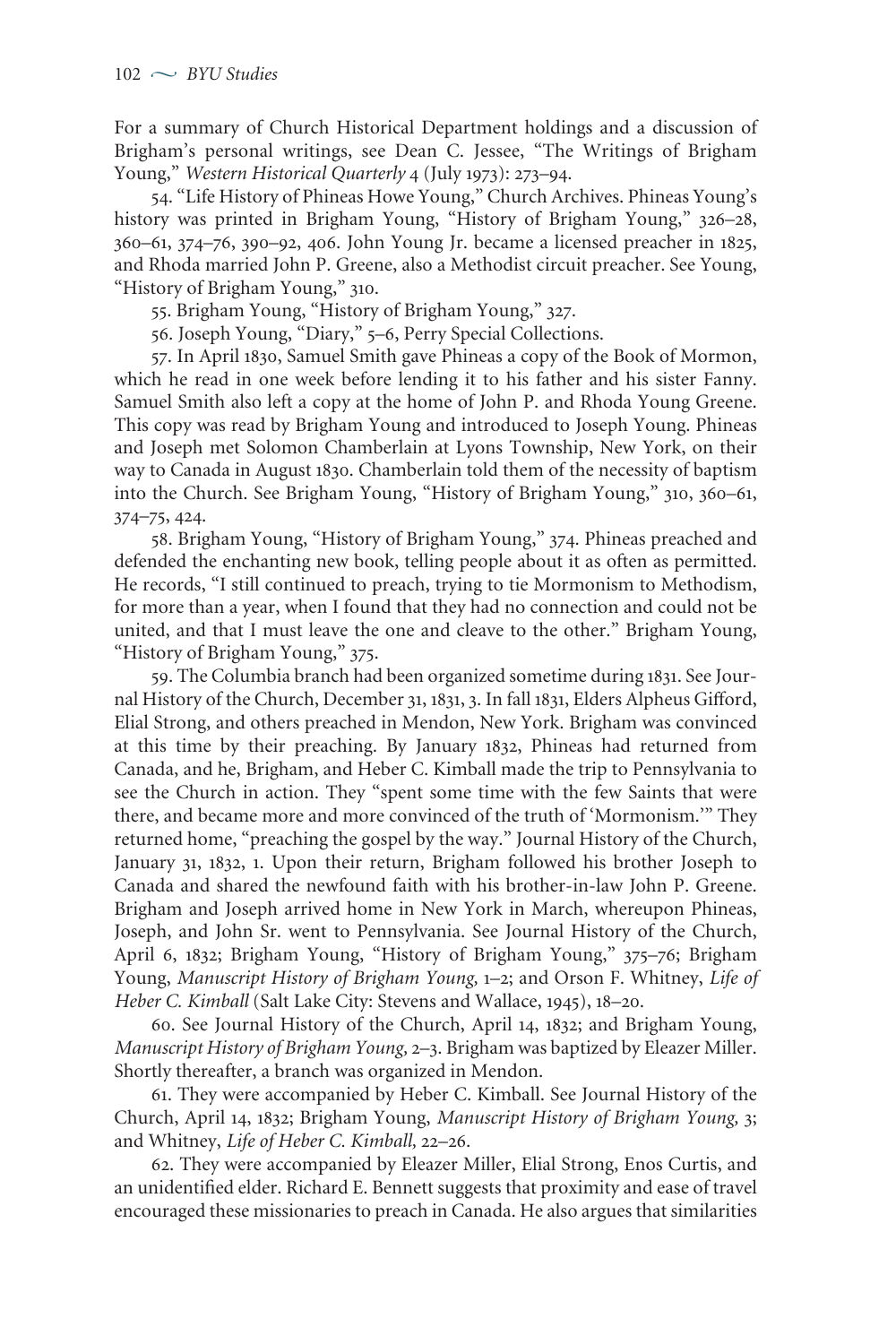between Mormonism and Methodism, as well as well-known preaching routes, influenced their choice of preaching sites. Richard E. Bennett, "A Study of The Church of Jesus Christ of Latter-day Saints in Upper Canada" (master's thesis, Brigham Young University, ). See also Melvin S. Tagg, *A History of the Mormon Church in Canada* (Lethbridge, Alberta: Lethbridge Herald, ); Larry C. Porter, "Beginnings of the Restoration: Canada, An 'Effectual Door' to the British Isles," in *Truth Will Prevail: The Rise of The Church of Jesus Christ of Latter-day Saints in the British Isles, –,* ed. V. Ben Bloxam, James R. Moss, and Larry C. Porter (Salt Lake City: Deseret Book, 1987), 3-43; Richard E. Bennett, "'Plucking not Planting:' Mormonism in Eastern Canada, 1830-1850," in *The Mormon Presence in Canada*, ed. Brigham Y. Card and others (Logan: Utah State University Press, 1990), 19–34.

63. Journal History of the Church, June 30, 1832; Brigham Young, "History of Brigham Young," 376.

64. Eleazer Miller and Elial Strong, Journal History of the Church, March 19, 1833, 2.

65. Brigham Young, "History of Brigham Young," 376; Journal History of the Church, April 6, 1832; March 19, 1833.

. Millet does not give the name of the person who healed him in August . Nevertheless, he could have met Joseph Young at this time.

67. Brigham Young, Manuscript History of Brigham Young, 3, 5.

. *History of the Church,* :.

. Brigham Young, *Manuscript History of Brigham Young,* –; *History of the Church*, 1:295–97.

70. Brigham Young, "History of Brigham Young," 439; Brigham Young, Manu*script History of Brigham Young*, 4–5.

. Whitney, *Life of Heber C. Kimball,* .

72. See *History of the Church*, 1:296–97. Joseph Smith's "Ohio Journal" began after this visit on November 27, 1832. Unfortunately, there is a gap in the journal from December 6, 1832, to October 4, 1833, making it difficult to obtain Joseph Smith's perspective on the Millet story. Jessee, *Papers of Joseph Smith*, 2:1-37.

. Joseph Young's diary passes over the trip to Kirtland. He mentions his baptism in April 1832 and then jumps to his role in preaching to healing and baptizing his brother John Jr. See Joseph Young, Diary.

74. Nephi built a temple in the land of Nephi (2 Ne. 5:16), King Benjamin taught at a temple in Zarahemla (Mosiah 1:18; 2:1, 5-7), and Jesus Christ appeared at a temple in Bountiful (3 Ne. 11:1). Doctrine & Covenants 36:8 was received in December 1830 (*History of the Church*, 1:131). In February 1831, the Prophet was instructed to purchase lands for a temple in Jackson County, which land he dedicated on August 3, 1831. See Doctrine and Covenants 42:35-36; 57:1-5; *History of the Church*,  $1:148-54$ ,  $1:189-90$ ,  $199$ .

75. Doctrine and Covenants section 38 was received January 2, 1831. See also *History of the Church*, 1:140–43.

76. See also *History* of the *Church*, 1:287-95.

. See also *History of the Church,* :–; and Boyd K. Packer, *The Holy Temple* (Salt Lake City: Bookcraft, 1980), 128. The most recent authorized history states that on this day "the Saints first learned of the Lord's command to build a temple." *Our Heritage: A Brief History of The Church of Jesus Christ of Latter-day*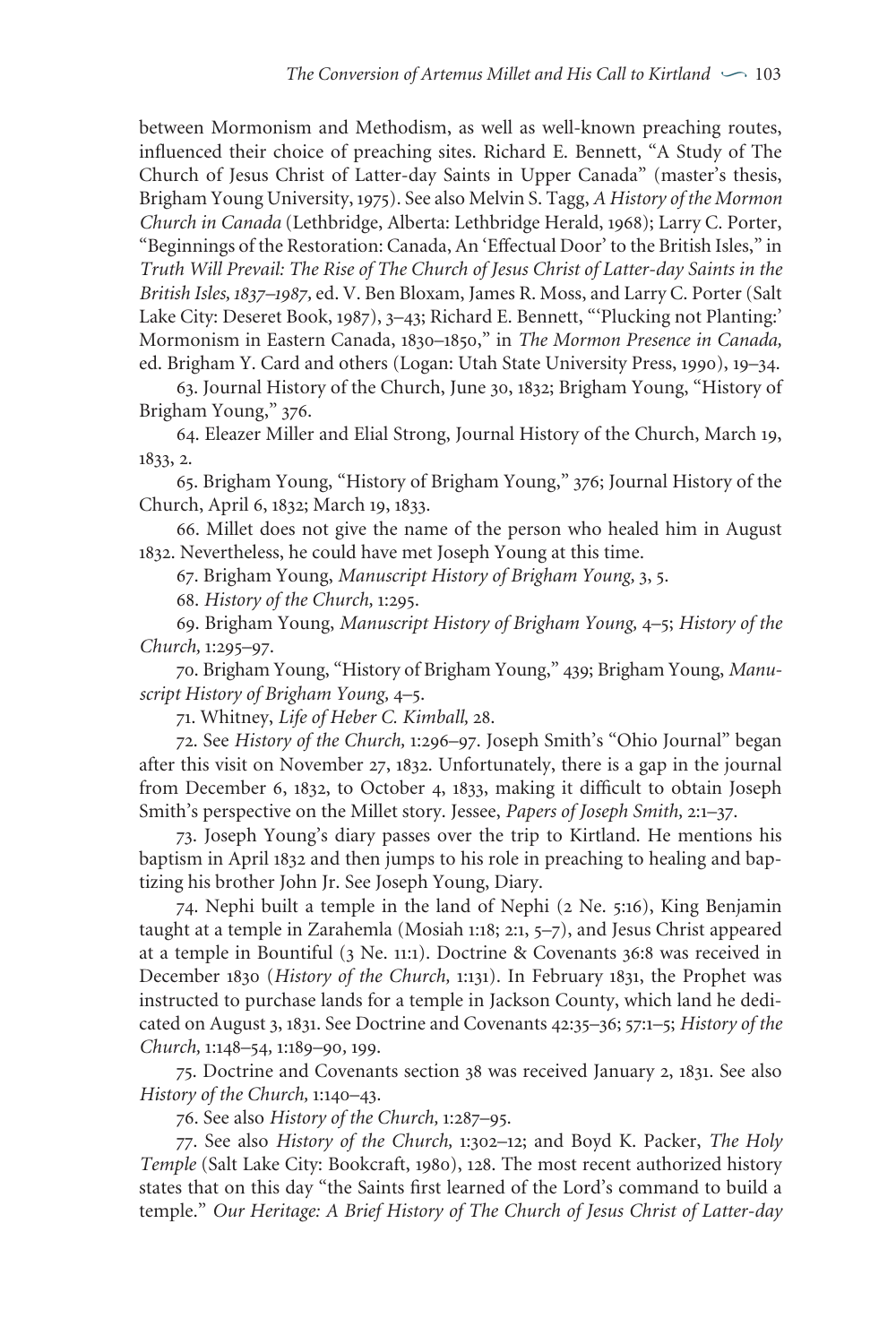*Saints* (Salt Lake City: The Church of Jesus Christ of Latter-day Saints, 1996), 33. See also *Church History in the Fullness of Times,* ; Richard O. Cowan, *Temples to Dot the Earth* (Salt Lake City: Bookcraft, 1989), chapter 2, page 21-43; Anderson, *Joseph Smith's Kirtland*, 155. Allen and Leonard accept the date but also recognize the promise of Doctrine and Covenants 38. Allen and Leonard, *Story of the Latterday Saints*, 108-9.

78. The rebuke, recorded in Doctrine and Covenants 95, was received June 1, 1833. *History of the Church*, 1:350–52. An important function of this house was its designation as the meeting place for the School of the Prophets. The Saints first mobilized toward the establishment of this school to the neglect of the construction of the house.

. James E. Talmage, *The House of the Lord* (Salt Lake City: The Church of Jesus Christ of Latter-day Saints, 1979), 95. See especially the first half of chapter 5, "Modern Day Temples—the Temples at Kirtland and Nauvoo," pages 92-102. Talmage was not the only early Church historian to recognize the cause of this delay. Joseph Fielding Smith links Doctrine and Covenants 88 exclusively with the School of the Prophets in *Essentials in Church History* (Salt Lake City: Deseret News Press, 1953), 148-51. B. H. Roberts dates the "first steps" of the temple construction as May , . B. H. Roberts, *A Comprehensive History of The Church of Jesus Christ of Latter-day Saints, Century One,* vols. (Provo, Utah: Corporation of the President, The Church of Jesus Christ of Latter-day Saints, 1965), 1:310.

. Brigham Young, *Manuscript History of Brigham Young,* . Millet's branch in West Loughborough had about twenty members.

. On other occasions, Brigham Young did mention the names of people he baptized and converts who traveled with him. See Brigham Young, "History of Brigham Young," 440. Artemus Millet could not have been baptized in January 1832, since he certainly could not have been baptized before Brigham Young.

. Brigham Young, *Manuscript History of Brigham Young,* .

. Brigham Young, *Manuscript History of Brigham Young,* .

84. *History* of the *Church*, 1:342-343.

85. *History* of the *Church*, 1:349–50.

. See Robison, *First Mormon Temple,* . Robison has compiled a useful documented chronology of the Kirtland Temple in his appendix, 149–65.

87. See History of the Church, 1:353. Journal History of the Church, June 5, 1833, states that Joseph and Hyrum Smith, Brigham and Lorenzo Young, and Reynolds Cahoon assisted in hauling rock to the temple site. However, both *History of the Church,* :, and Brigham Young, *Manuscript History of Brigham Young,* , show that Brigham was in Canada at the time and did not return to Kirtland until July. Journal History of the Church, July 13, 1833, 2, also records his return on July 13, 1833.

88. History of the Church, 1:353-54; Journal History of the Church, June 6, 1833.

89. Artemus Millett, "Reminiscences," 4.

. In the Daughters of Utah Pioneers Library in Salt Lake City, there are twelve different histories of Artemus Millet's life submitted by various descendants, the most recent submitted in 2000. Millet's great granddaughter, Mary Delilah Millet Davis (1880-1966), oldest child of Alma Millet Jr., prepared a history of Artemus Millet in 1959 and states that the consultation occurred after the July 1833 cornerstone laying.